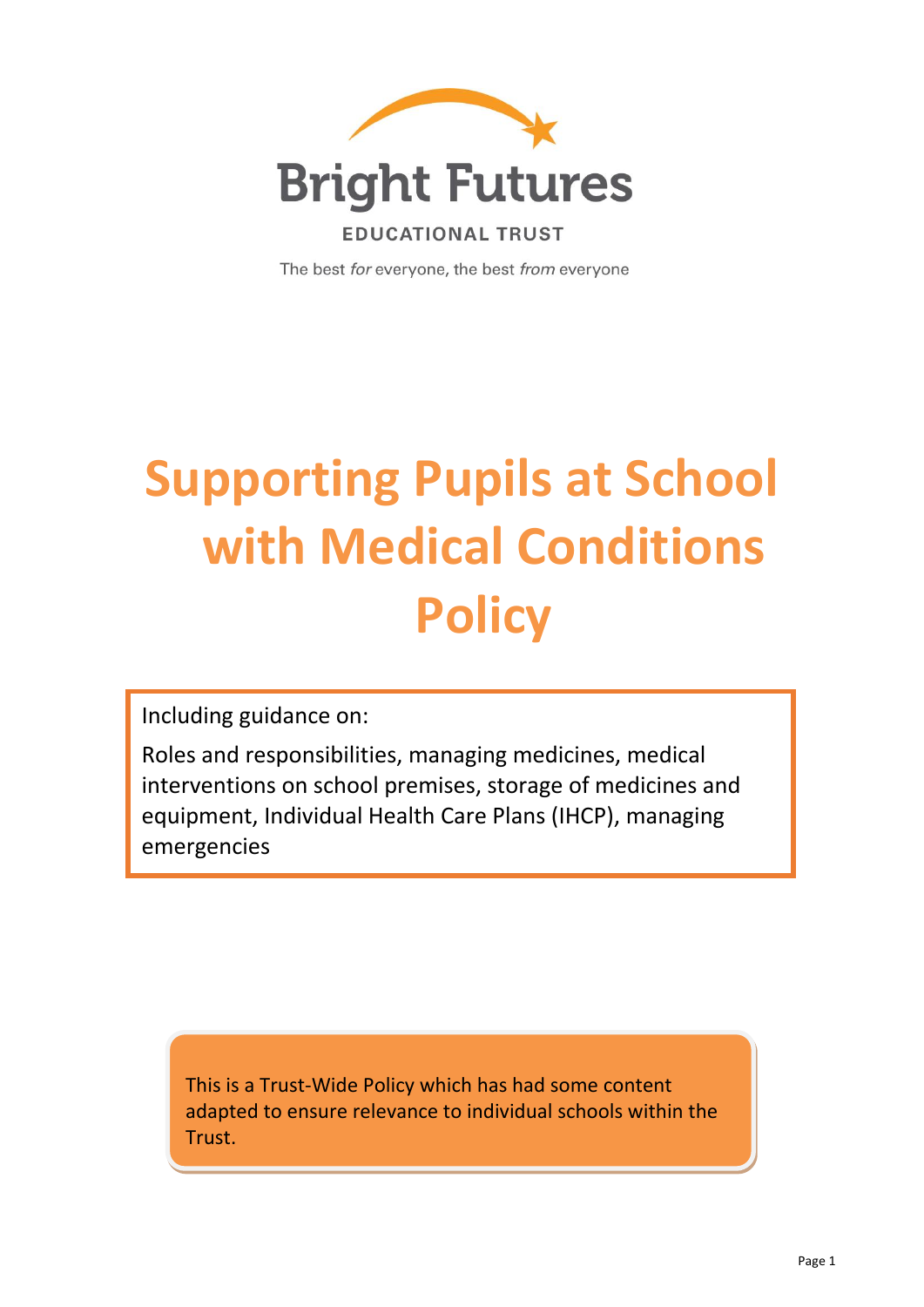| Date of Policy Approval:   | 16th October 2015<br>reviewed May 2022                                          |
|----------------------------|---------------------------------------------------------------------------------|
| Owner of Policy:           | <b>Chair of the Policy</b><br>Design &<br>Implementation<br><b>Group (PDIG)</b> |
| Authorised By:             | <b>Executive Team</b>                                                           |
| <b>Policy Review Date:</b> | Autumn 2024                                                                     |
| Distribution:              | <b>All Staff</b><br><b>Websites</b>                                             |
|                            |                                                                                 |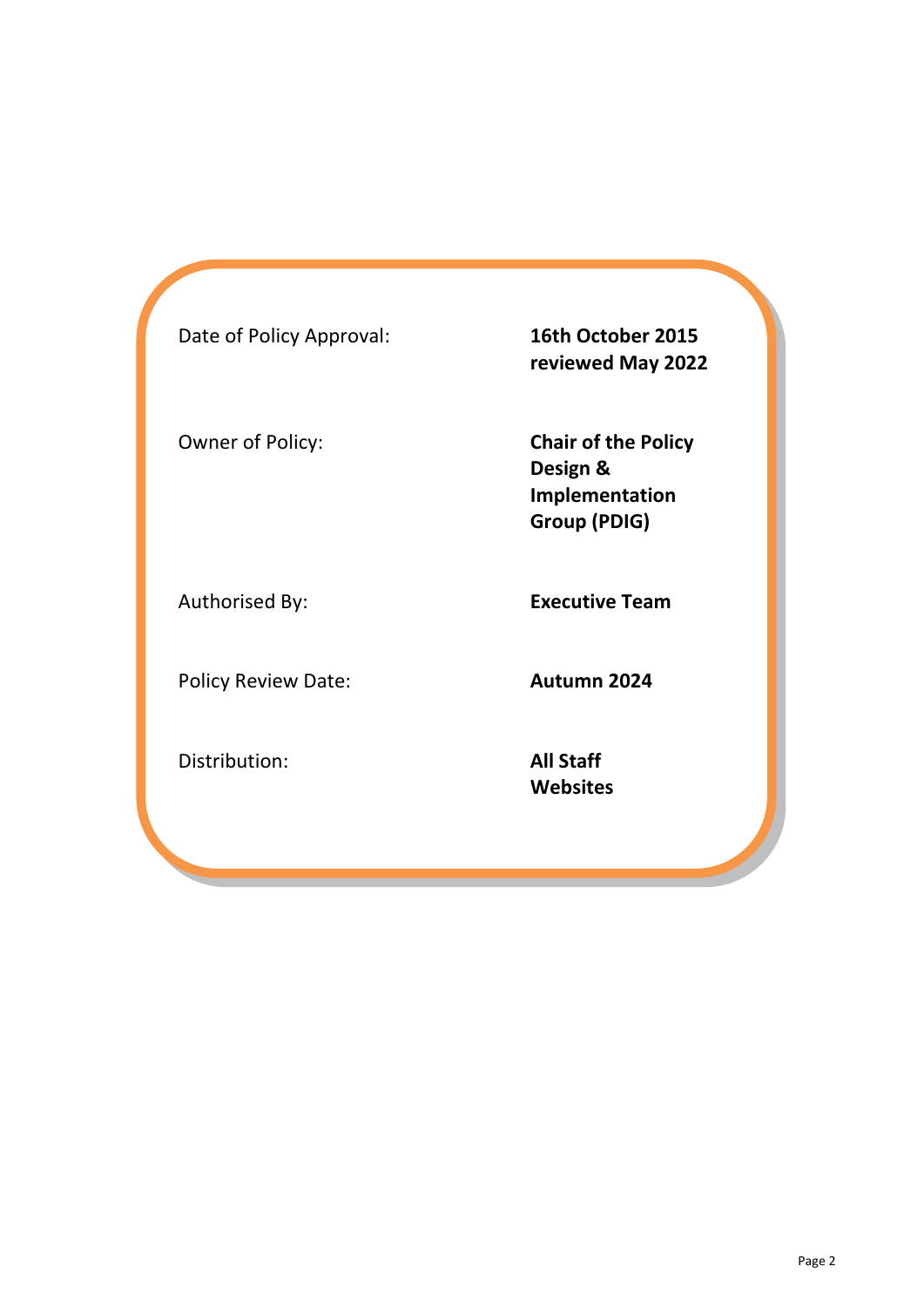

# **SUPPORTING PUPILS AT SCHOOL WITH MEDICAL CONDITIONS POLICY**

Bright Futures Educational Trust's (the Trust) Strategy underpins all aspects of this policy and the way in which it will be applied. These elements are:

- Our vision, the best *for* everyone and the best *from* everyone;
- One of our values; **Passion:** We take responsibility, work hard and have high aspirations;
- Two of our commitments: **Strong governance and accountability and equality, diversity and inclusion.**

| <b>Contents</b>                                                          | Page number    |
|--------------------------------------------------------------------------|----------------|
| What is the policy for?                                                  | 4              |
| Who is the policy for                                                    | 4              |
| Legislation and Statutory responsibilities                               | $\overline{4}$ |
| Roles and responsibilities                                               | 4              |
| Managing medicines and interventions on school premises                  | $\overline{7}$ |
| <b>Staff training</b>                                                    | 9              |
| Individual health Care plans (IHCPs)                                     | 10             |
| Intimate and invasive care                                               | 11             |
| Off-site extended school activities                                      | 11             |
| Managing emergencies and emergency procedures                            | 12             |
| Confidentiality and sharing information within school                    | 12             |
| Liability and indemnity                                                  | 12             |
| Complaints procedure                                                     | 13             |
| Unacceptable practice                                                    | 13             |
| Appendix 1: sample procedure following notification of a pupil's medical | 14             |
| needs                                                                    |                |
| Appendix 2: individual health care plans (IHCP) flowchart                | 15             |
| Template A: Child's medical Information (parent/carer declaration)       | 16             |
| Template B: Parent/carer request and agreement for school to administer  | 21             |
| medicine/intervention                                                    |                |
| Template C: parent/carer request for child to self-administer            | 24             |
| medicine/intervention                                                    |                |
| Template D: Record of administration of medicine (with IHCP)             | 27             |
| Template E: Record of administration of medicine (with no IHCP)          | 28             |
| Template F: Record of staff training                                     | 29             |
| Template G: Procedure for contacting emergency services                  | 30             |
| Template H: Medication register (in and out of the premises)             | 32             |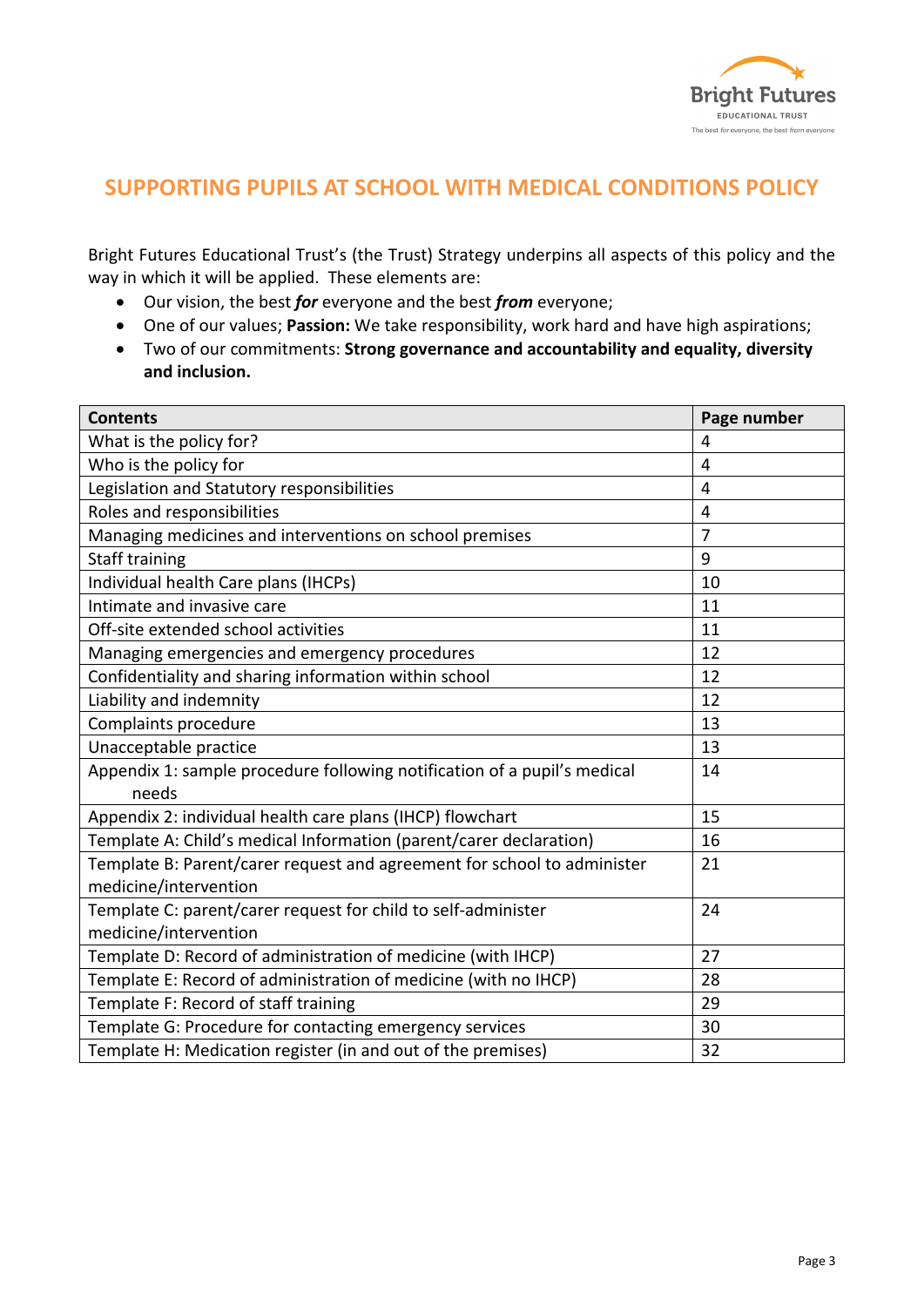

# **What is the Policy for?**

The over-arching purpose of this policy is to make sure children and young people have successful and fulfilling lives. This policy sets out specific guidance on the principles that should apply to the management of medical conditions, including the administration of medications. The outcome should be that they can play a full and active role in all aspects of school life including trips, educational visits and residential and extended school activities, such that they remain healthy and achieve their academic potential.

## **Who is the Policy for?**

The policy applies to all staff employed Bright Futures Educational Trust, as well as members of the Local Governing Bodies of those establishments, central operations staff, Members and Trustees and any consultants undertaking work on behalf of the Trust.

## **Legislation and statutory responsibilities**

This policy meets the requirements under [Section 100 of the Children and Families Act 2014,](http://www.legislation.gov.uk/ukpga/2014/6/part/5/crossheading/pupils-with-medical-conditions) which places a duty on governing boards to make arrangements for supporting pupils with medical conditions.

It is also based on the Department for Education's statutory guidance on [supporting pupils with](https://www.gov.uk/government/publications/supporting-pupils-at-school-with-medical-conditions--3)  [medical conditions at school](https://www.gov.uk/government/publications/supporting-pupils-at-school-with-medical-conditions--3)

This policy also complies with our funding agreement and articles of association.

## **ROLES AND RESPONSIBILITIES**

#### **The Principal/head of School is responsible for:**

- 1. Ensuring all staff are aware of this policy on supporting pupils with medical conditions, understand their role in its implementation and follow the correct procedures.
- 2. Designating a named individual/s who is responsible for effective implementation of this policy: xxxx(Principal) xxxxx (Vice Principal & DSL) and the School Nurse. Amend as required
- 3. Ensuring this policy clearly identifies how the roles and responsibilities of staff who are involved in the arrangements to support pupils at school with medical conditions are made clear to both staff, parents/carers and the child.
- 4. Ensuring all relevant staff are aware of an individual child's medical condition and needs.
- 5. Ensuring that sufficient numbers of staff receive appropriate training to fulfil the roles and responsibilities of supporting children with medical conditions i.e. the school is able to deliver against all Individual Healthcare Plans (IHCPs) and implement policy, including for example in contingency or emergency situations and management of staff absence.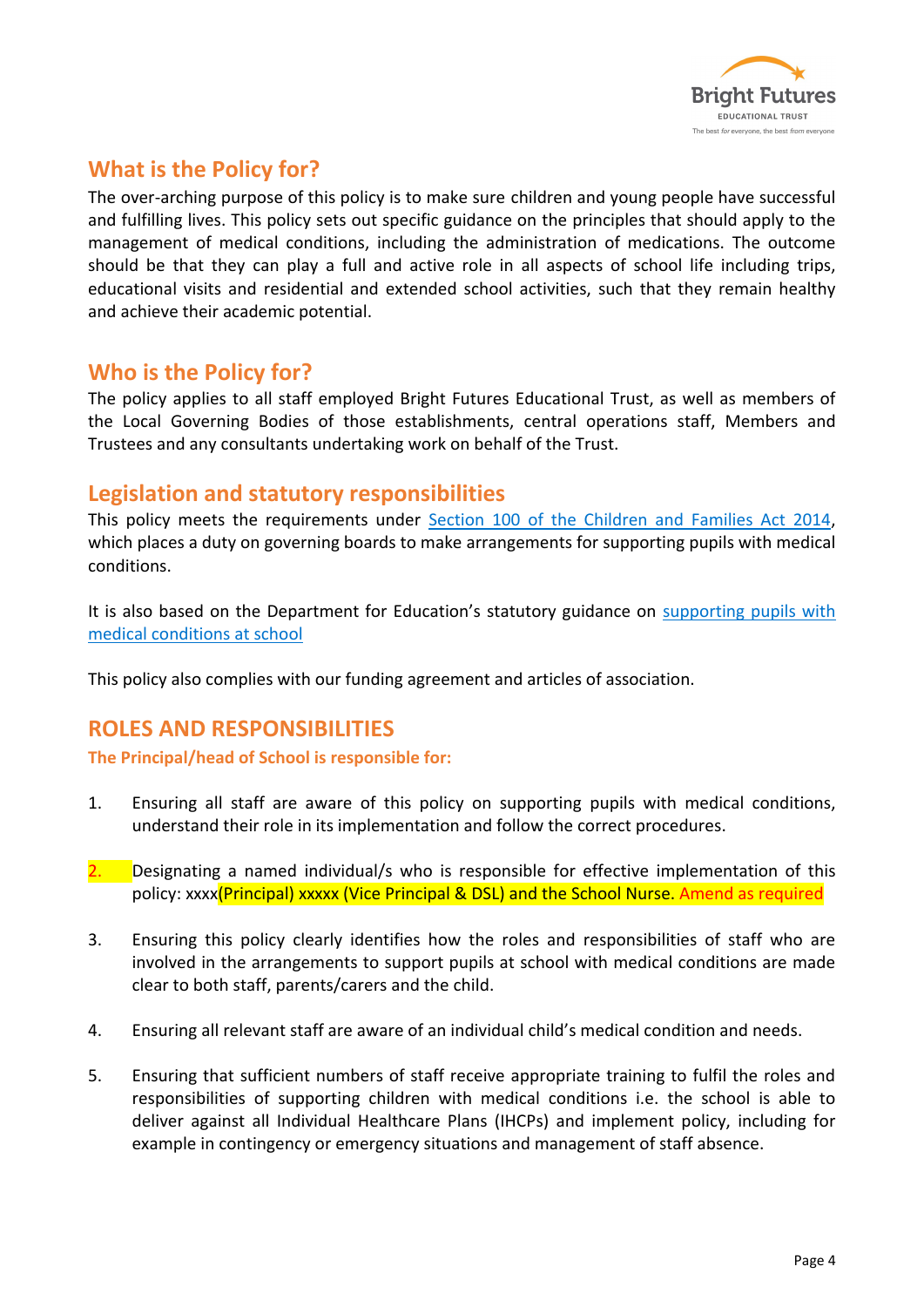

- 6. Ensuring that a system is in place which identifies procedures to be followed on receipt of notification of a pupil's medical needs; procedures should cover any transitional arrangements or when pupil needs change (see Appendix 1).
- 7. Ensuring that cover arrangements are always available in the event of staff absence or staffing changes, including briefing for volunteers, supply teachers and appropriate induction for new members of staff.
- 8. Ensuring that IHCPs are in place, where appropriate, and developed in consultation with parents/carers, healthcare professionals, relevant staff and (if appropriate) the child or young person.
- 9. Ensuring IHCPs are monitored and are subject to review, at least annually, or sooner if needs change.
- 10. Ensuring risk assessments relating to the school environment are in place, as appropriate, including consideration for actions to take in the event of emergency situations.
- 11. Ensuring risk assessments relating to off-site visits, residential trips and extended school opportunities offered outside the normal timetable are in place, as appropriate, including consideration for actions to take in the event of emergency situations.
- 12. Ensuring a complaints procedure is in place and is accessible.
- 13. Ensuring the notification procedure is followed when information about a child's medical needs are received (Appendix 1).
- 14. Ensuring parents/carers provide full and up to date information about their child's medical needs by completion of 'Parent/Carer Information about a Child's Medical Condition' form (Template A).
- 15. Deciding, on receipt of a 'Parent/Carer Request and Agreement for School to Administer Medicines / Medical Interventions' form (Template B), on a case by case basis, whether any medication or medical intervention will be administered, following consultation with staff.
- 16. Deciding, on receipt of a 'Parent/Carer Request for the Child's Self–administration of Medication/Medical Intervention (Template C), on a case by case basis, whether any medication will be carried by the child, will be self-administered by the child or any medical intervention will be self-administered by the child, following consultation with staff, if appropriate.

#### **Staff Responsibilities:**

1. Any member of staff may be asked to provide support for a child with a medical condition, including the administration of medicine(s) and medical intervention(s), although they cannot be required to do so; this is a voluntary role.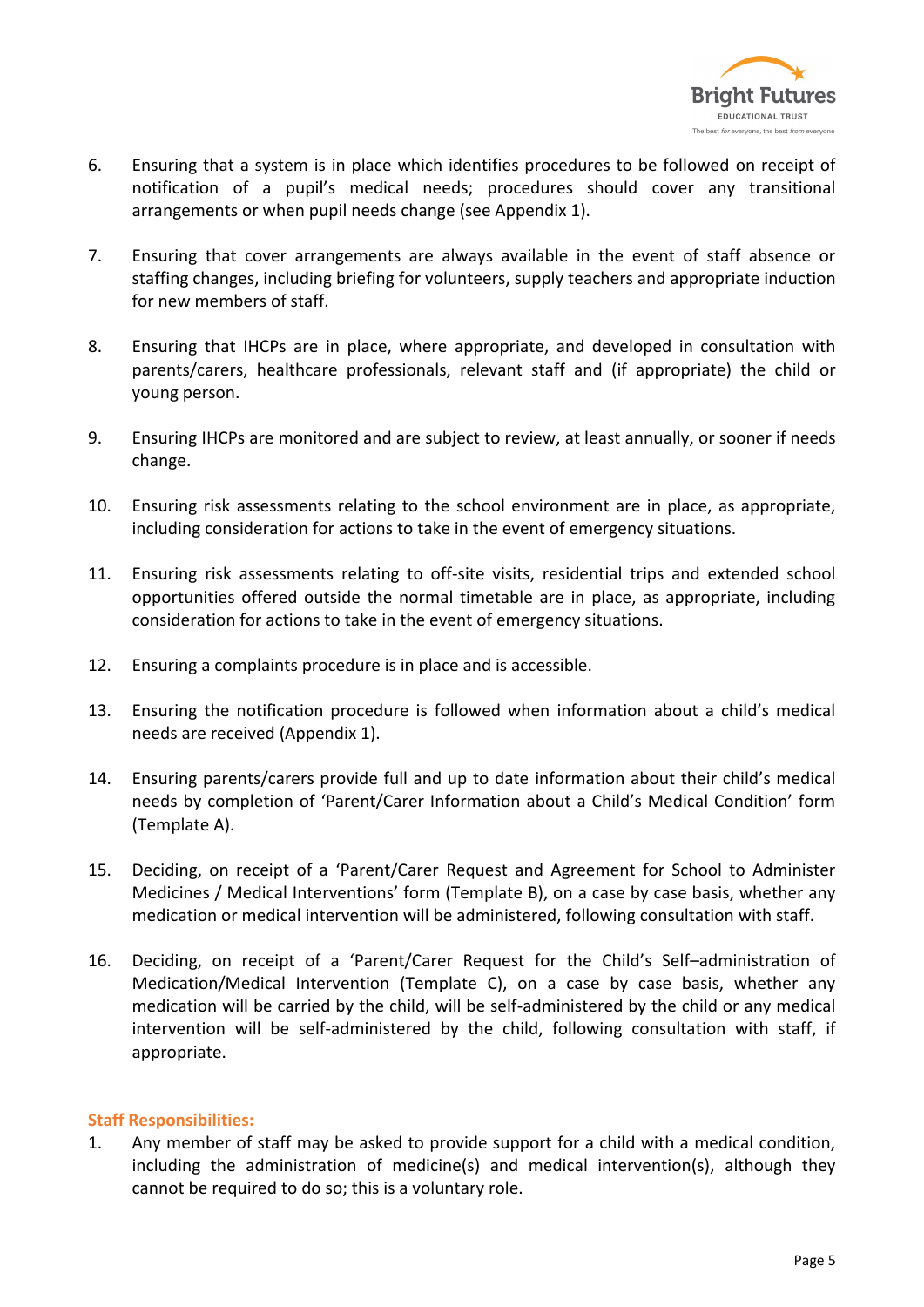

- 2. School staff will receive sufficient and suitable training and achieve competency before they take on responsibility for supporting children with medical conditions.
- 3. Where children have an IHCP, the roles and responsibilities of staff will be clearly recorded and agreed.

#### **Parents/Carers are required to:**

- 1. Provide the school with sufficient and up to date information about their child's medical needs and to update it at the start of each school year or, if needs change, by completion of a 'Parent/Carer Information about a Child's Medical Condition' form (Template A).
- 2. Complete, if appropriate, a 'Parent/Carer Request and Agreement for School to Administer Medicines / Medical interventions' form (Template B) to gain consent for medicines / medical interventions to be administered at school.
- 3. Complete, if appropriate, a 'Parent/Carer Request for the Child's Self–administration of Medication/Medical Intervention' form (Template C) to gain consent for medicines / medical interventions to be administered by the child.
- 4. Provide up-to-date contact information so that parents/carers or other nominated adults are contactable at all times.
- 5. Carry out any action they have agreed to as part of the implementation of an IHCP.
- 6. Provide any medication in its original packaging, with the pharmacy label stating the following:
	- Child's name
	- Child's date of birth
	- Name of medicine
	- Frequency / time medication administered
	- Dosage and method of administration
	- Special storage arrangements
- 7. Ensure medicines or resources associated with delivery of a medical intervention have not passed the expiry date.
- 8. Collect and dispose of any medicines held in school at the end of each term or as agreed. (Template H)
- 9. Provide any equipment required to carry out a medical intervention e.g. catheter tubes.
- 10. Collect and dispose of any equipment used to carry out a medical intervention e.g. sharps box.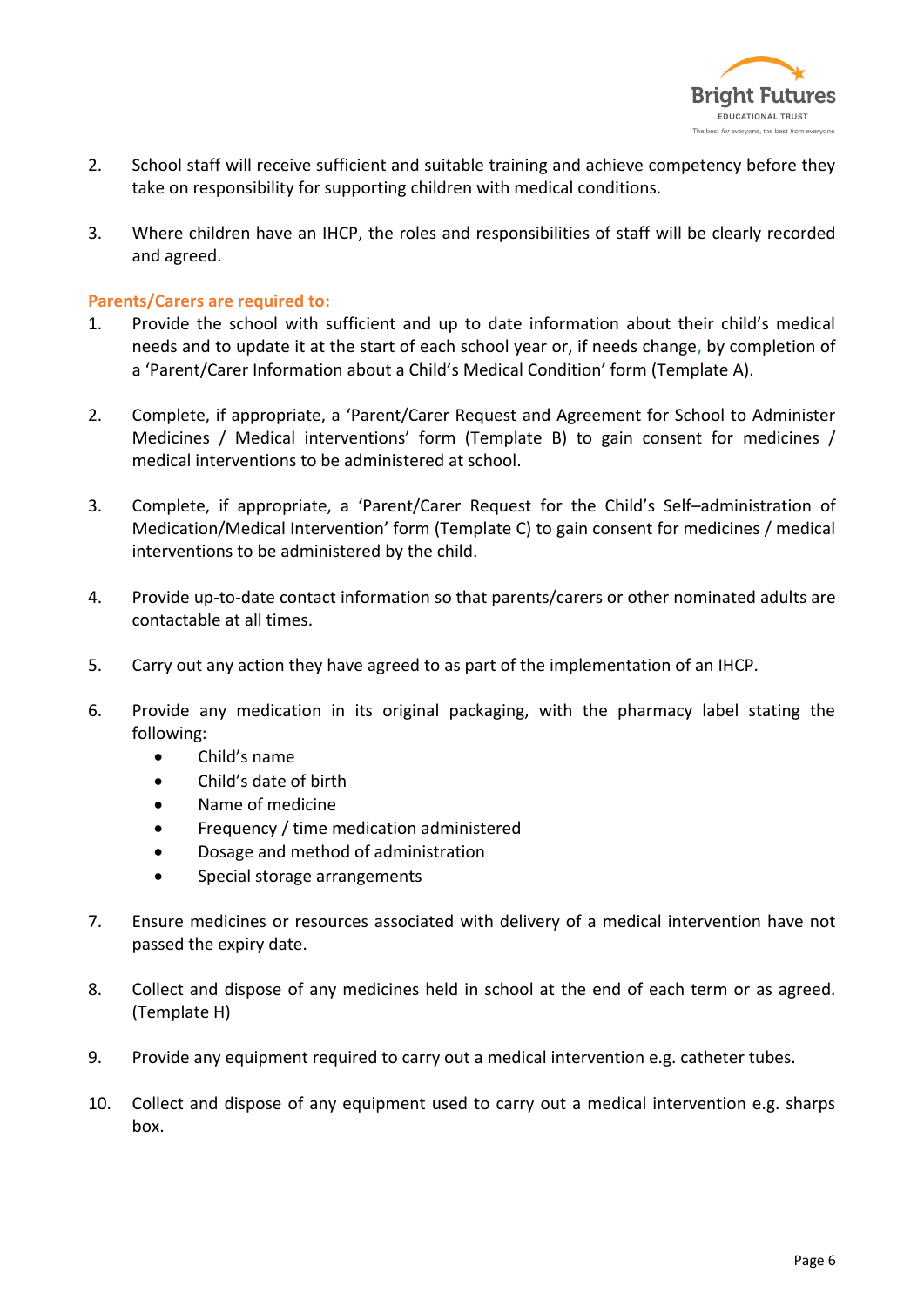

#### **Pupil Information**

Parents/carers are required to give the following information about their child's medical condition and to update it at the start of each school year, or sooner if needs change, by completion of 'Parent/Carer Information about a Child's Medical Condition' form (see Template A):

- Details of pupil's medical conditions and associated support needed at school
- Medicine(s), including any side effects
- Medical intervention(s)
- Name of GP / Hospital and Community Consultants / Other Healthcare Professionals
- Special requirements e.g. dietary needs
- Who to contact in an emergency
- Cultural and religious views regarding medical care

# **MANAGING MEDICINES / MEDICAL INTERVENTIONS ON SCHOOL PREMISES**

#### **Administration of Medicines / Medical Interventions**

- 1. Medicine / medical interventions will only be administered at school when it would be detrimental to a pupil's health or attendance not to do so.
- 2. It is expected that parents/carers will normally administer medication / medical interventions to their children during their time at home, where at all possible.
- 3. No medication / medical intervention will be administered without prior written permission from the parents/carers. 'Parent/Carer Request and Agreement for School to Administer Medicines / Medical Interventions' (Template B)
- 4. The Principal will decide whether and by whom any medication or medical intervention will be administered in school, following receipt of the above form and after consultation with staff.
- 5. No changes to administration method or dosage of medication or changes in procedures relating to medical interventions will carried out without written authority from parents/carers and recorded amendment to the 'Parent/Carer Request and Agreement for School to Administer Medicines / Medical interventions' form (Template B)
- 6. The Principal will decide whether a child is able to carry and self-administer any medication or self-administer any medical intervention, following consultation with staff as appropriate 'Parent/Carer Request for the Child's Self–Administration of Medication/Medical Intervention' (Template C);
- 7. All medicines / medical interventions will normally be administered during school breaks and/or lunchtime.
- 8. If, for medical reasons, medicine has to be taken at other times during the day or a medical intervention delivered at a different time, arrangements will be made for the medicine / medical intervention to be administered at other prescribed times.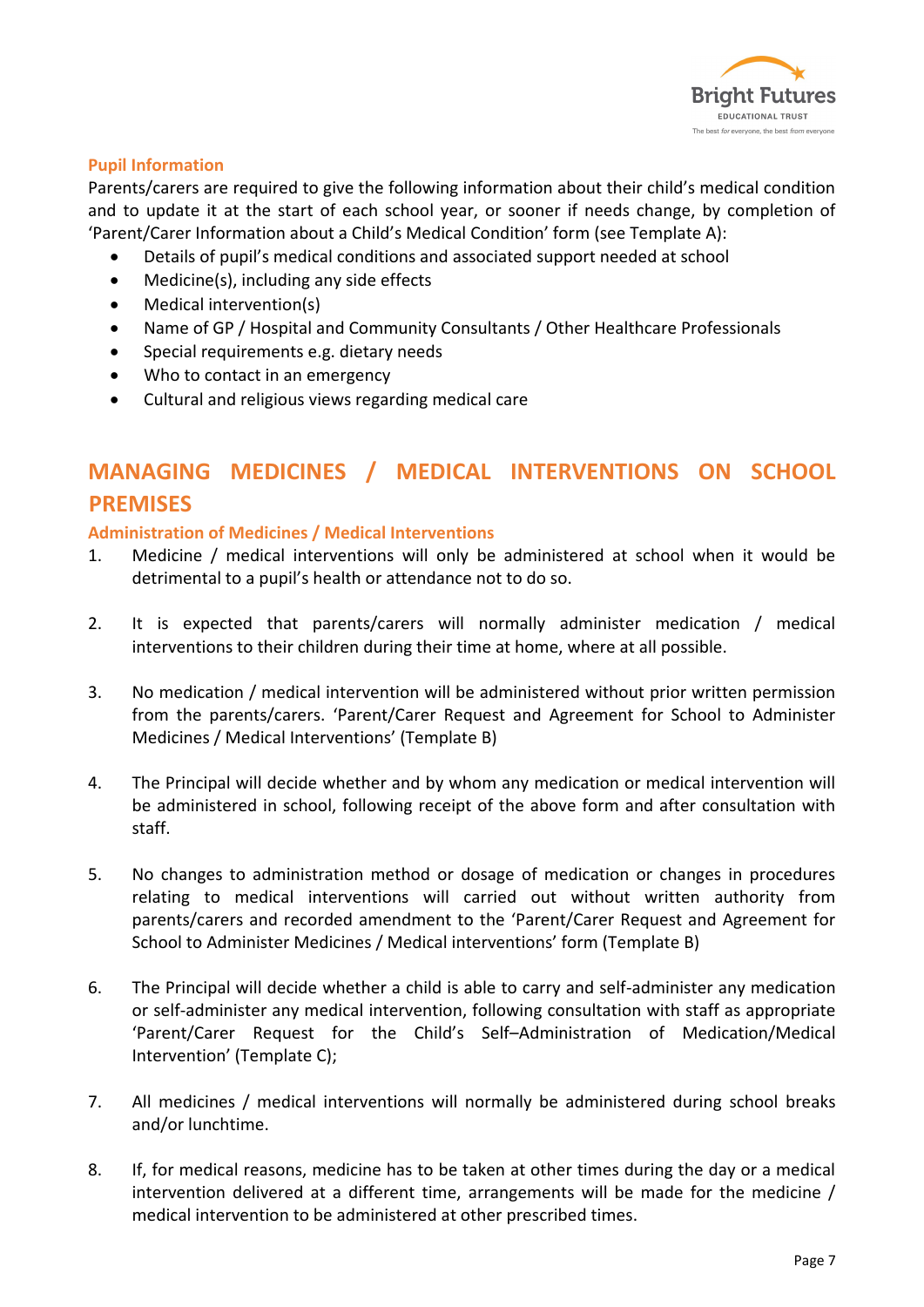

- 9. Pupils will be told where their medication / medical intervention equipment and resources are kept and who will administer them.
- 10. Any member of staff, on each occasion, giving medicine / medical intervention to a pupil should check:
	- Name of pupil
	- Written instructions provided by the parents/carers or healthcare professional or as agreed in an IHCP
	- Prescribed dose, if appropriate
	- Expiry date, if appropriate
- 11. Any member of staff, on each occasion, will make a written record of medication / medical interventions administered on the 'Record of Administration of Medicines/Medical Intervention to an Individual Child' (Template C)
- 12. No child under 16 will be given medicine containing **aspirin** unless prescribed by a doctor.

#### **Child's Role in managing their own Medical Needs**

- 1. After discussion with parents/carers, children who are competent will be encouraged to take responsibility for managing their own medicines and medical interventions.
- 2. Written permission from the parents/carers will be required for pupils to self-administer medicine(s) / medical intervention(s). The school's 'Parent/Carer Request for the Child's self–administration of Medication/Medical Intervention (Template C) must be completed by parents/carers.
- 3. Written permission from the parents/carers will be required for pupils to carry medicine(s) or resources associated with a medical intervention(s). The school's 'Parent/Carer Request for the Child's self–administration of Medication/Medical Intervention (Template C) must be completed by parents/carers.
- 4. Children who can take medicines or manage medical interventions independently may still require a level of adult support e.g. in the event of an emergency. In this situation agreed procedures will be documented in an IHCP.

#### **Refusing Medication / Medical Intervention**

- 1. If a child refuses to take their medication / medical intervention, staff will not force them to do so. Refusal to take medication will be recorded and dated on the child's record sheet. Reasons for refusal to take medications / medical intervention must also be recorded as well as the action then taken by the member of staff.
- 2. Parents/carers will be informed as soon as possible. Where the child is potentially placing themselves at risk by refusal, parents/carers will be informed immediately.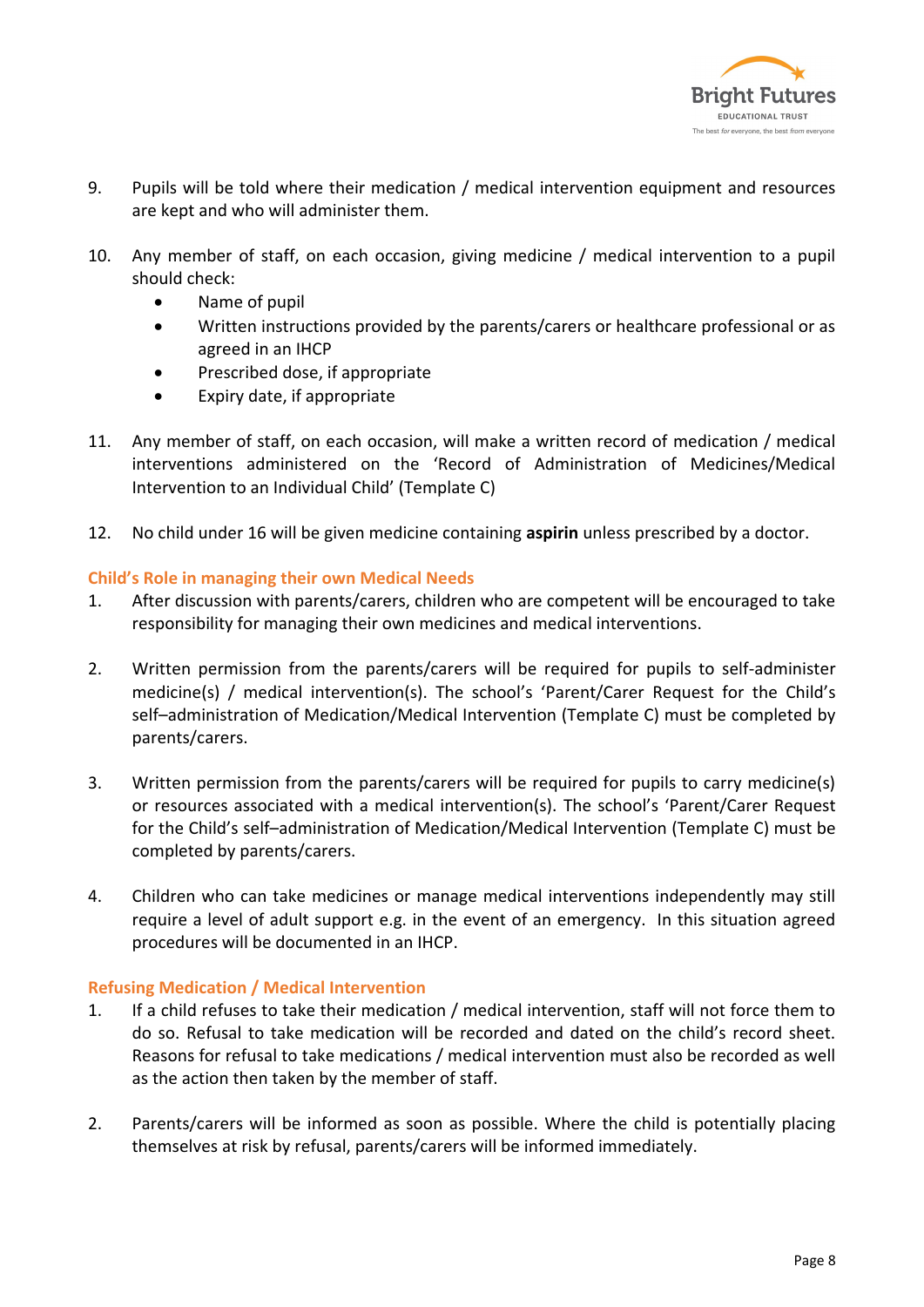

#### **Storage of Medicines / Medical Intervention Equipment and Resources**

All children will know where their medicines / medical intervention equipment/resources are at all times and will be readily available as required.

#### **Controlled drugs**

[Controlled drugs](http://www.nhs.uk/chq/Pages/1391.aspx?CategoryID=73) are prescription medicines that are controlled under the [Misuse of Drugs](http://www.legislation.gov.uk/uksi/2001/3998/schedule/1/made)  [Regulations 2001](http://www.legislation.gov.uk/uksi/2001/3998/schedule/1/made) and subsequent amendments, such as morphine or methadone.

- 1. A child who is prescribed a controlled drug may legally have it in their possession if they are competent to do so but passing it to another child for use is an offence.
- 2. Where controlled drugs are not an individual child's responsibility, they will be kept in a nonportable locked cabinet in a secure (named) environment e.g. admin office, medical room. Only named staff will have access.
- 3. Controlled drugs will be easily accessible in an emergency as agreed with parents/carers or described in the child's IHCP.
- 4. Where controlled drugs are not an individual child's responsibility, records will be kept of any doses used and the amount kept on the premises.

#### **Non-controlled drugs and medical resources**

All medicines and medical equipment / resources will be stored safely as agreed with parents/carers or described in the child's IHCP.

#### **Records**

School will keep a record of all medicines / medical interventions administered to individual children on each occasion, including the following:

- Name of pupil
- Date and time of administration
- Who supervised the administration
- Name of medication
- Dosage
- A note of any side effects / reactions observed
- If authority to change protocol has been received and agreed.

Record of Administration to an Individual Child (Template D) and Record of Medicine Administered to All Children (Template E).

#### **STAFF TRAINING**

1. Staff must not give prescription medicines or undertake healthcare procedures without appropriate training. A First Aid Certificate does NOT constitute appropriate training in supporting children with medical conditions.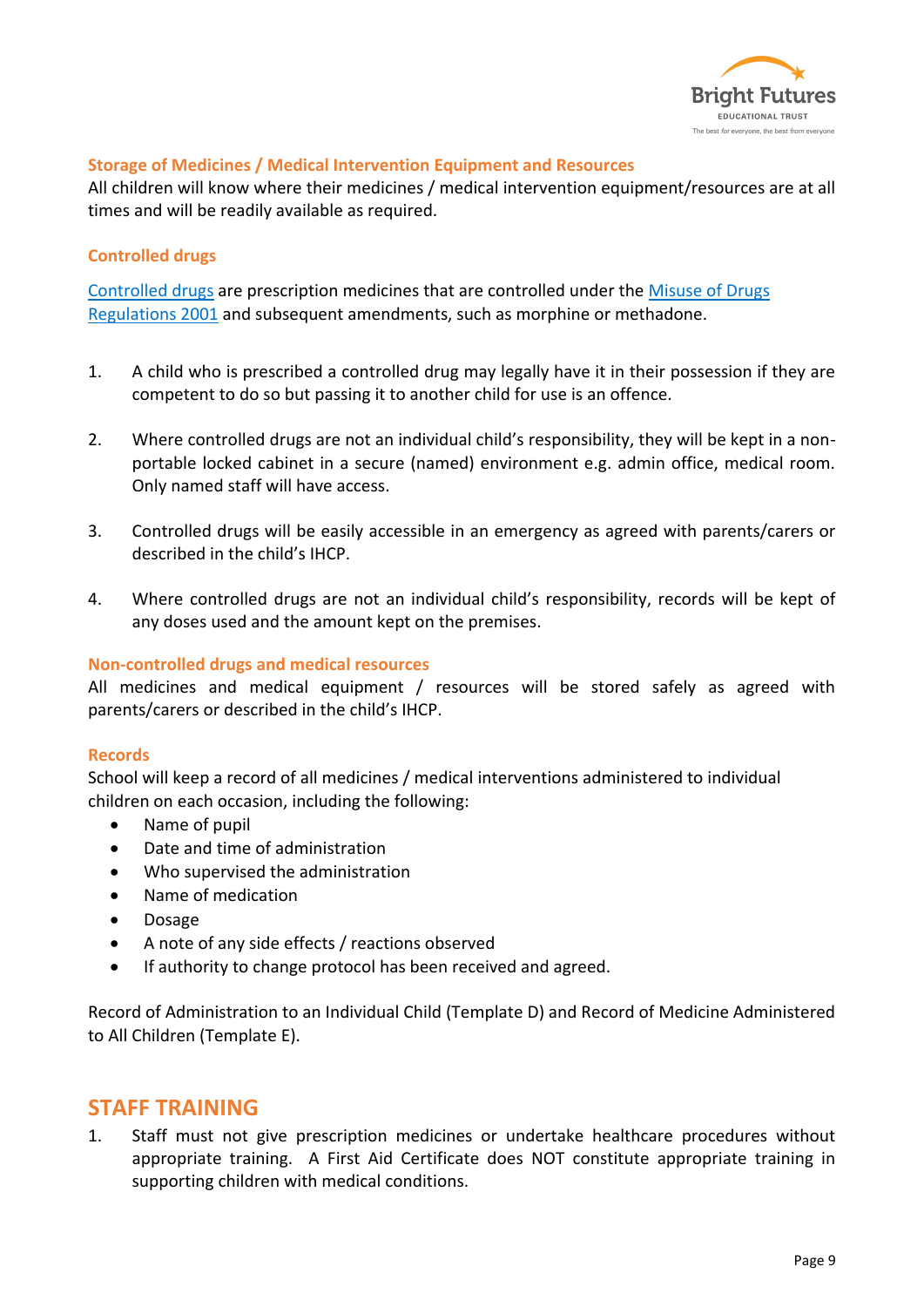

- 2. All staff will be made aware of the School's Policy for supporting pupils with medical conditions and their role in implementing that policy through for example whole school awareness training, involvement in development of IHCPs, staff briefing sessions etc.
- 3. Specialist training and advice will be provided by appropriate healthcare professionals, e.g. specialist epilepsy nurse, asthma training by school nurse etc, for staff involved in supporting pupils with medical conditions including the administration of relevant medicines / medical interventions.
- 4. Training for all staff will be provided on a range of medical needs, including any resultant learning needs, as and when appropriate.
- 5. Supporting a child with a medical condition during school hours is not the sole responsibility of one person.
- 6. Training will ensure that sufficient numbers of staff are competent and have confidence in their ability to support pupils with medical conditions, and to fulfil the requirements as set out in IHCPs. Induction training will raise awareness of the School's Policy and practice on supporting pupils with medical condition(s).
- 7. Training will be sufficient to ensure staff are competent and have confidence in their ability. The School will make every effort to ensure that specialist training will be completed as quickly as possible to ensure that the child is able to attend school safely.
- 8. A record of staff training carried out will be kept, identifying the date review or refresher training will be required where appropriate. 'Record of Staff Training' (Template F)

# **INDIVIDUAL HEALTH CARE PLANS (IHCP)**

Where appropriate, an IHCP will be drawn up in consultation with the school, parents/carers, health professionals and any other relevant professionals.

The content of an individual child's IHCP will be dependent on the complexity of their needs and may include the following:

- An overview (Pen Portrait / One Page Profile) of the child's needs and provision in place in school to manage those needs.
- A description of the medical condition, its presentation (signs, symptoms, triggers etc) and impact on access to the school environment and learning opportunities.
- Arrangements around administration of medication(s) / medical intervention(s).
- Arrangements around management of medical emergency situations.
- Arrangements around management and support for personal care needs, including intimate and invasive care e.g. catheterisation, toileting support, gastro-tube feeding etc.
- Risk assessment for access to the school environment and curriculum.
- Arrangements for evacuation in the event of an emergency.
- The level of support required in school, who will provide this support, their training needs and cover arrangements for when they are unavailable.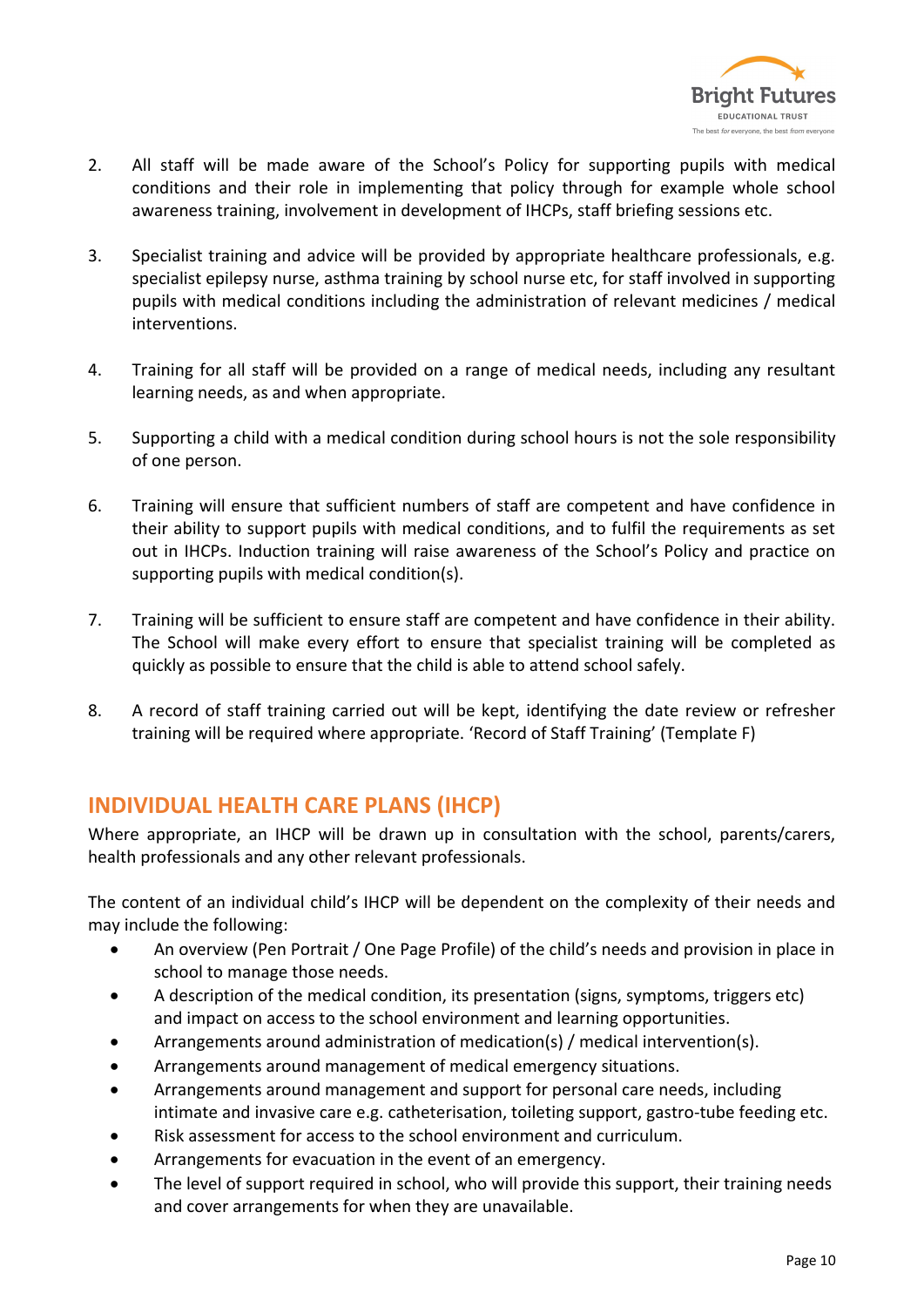

- How, if agreed, the child is taking responsibility for their own health needs.
- A reference to staff confidentiality.

Appendix 2 is a Flow Chart to guide schools through deciding which elements of the IHCP are relevant to an individual child.

Individual Health Care Plans will be reviewed annually or sooner if needs change

## **INTIMATE AND INVASIVE CARE**

Cases where intimate or invasive care is required will be agreed on an individual basis. Decisions made about procedure and practice will be recorded within the pupils IHCP and take account of safeguarding issues for both staff and pupils.

Information about the types of training required for administration of medicines and medical interventions commonly found in schools is contained in Appendix 3 (Medicines and Medical Interventions).

## **OFF-SITE AND EXTENDED SCHOOL ACTIVITIES**

- 1. We will anticipate how we can support pupils with medical conditions and will actively support them and in accessing all activities on offer including school trips, sporting activities, clubs and residential / holidays.
- 2. Preparation and forward planning for all off-site and extended school activities will take place in good time to ensure that arrangements can be put in place to support a child with a medical condition to participate fully.
- 3. School will consider what reasonable adjustments need to be put in place to enable children with medical conditions to participate safely and fully.
- 4. School will carry out a thorough risk assessment to ensure the safety of all pupils and staff. In the case of pupils with medical needs the risk assessment process will involve consultation with child, parents/carers and relevant healthcare professionals to ensure the pupil can participate safely. Please refer to Health and Safety Executive (HSE) Guidance on School Trips.
- 5. In some circumstances evidence from a clinician, such as a hospital consultant, may state that participation in some aspects offered is not possible. Where this happens school will make alternative arrangements for the child.
- 6. Arrangements will be in place to ensure that an IHCP can be implemented fully and safely when out of school. Risk assessment will identify how IHCPs will be implemented effectively off-site and where additional supervision or resources are required.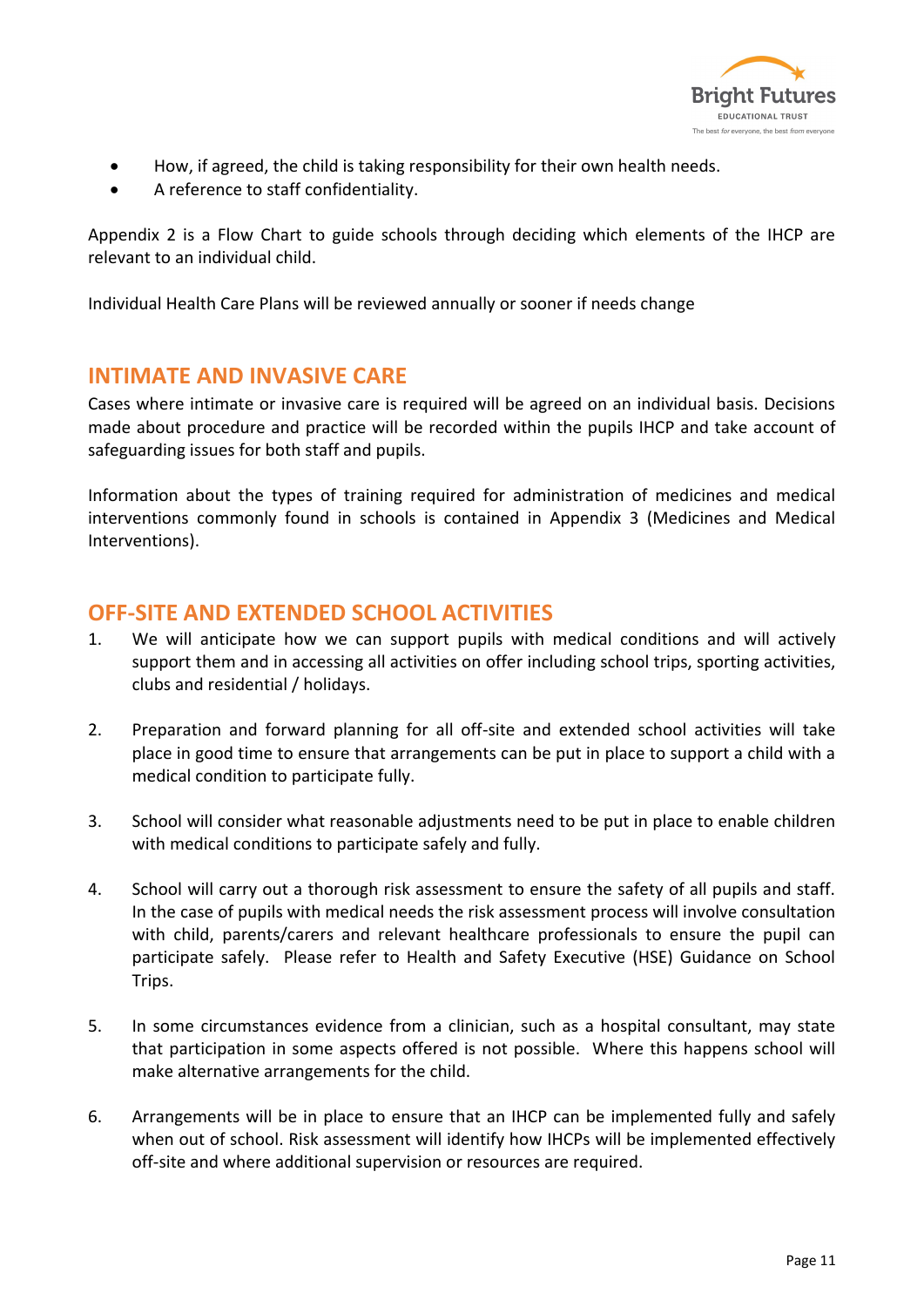

# **MANAGING EMERGENCIES AND EMERGENCY PROCEDURES**

The Principal will ensure that all staff are aware of the school's general risk management processes and planned emergency procedures.

Where a child has an IHCP this will clearly define what constitutes an emergency and describes what to do. This may include:

- An Emergency Medical Protocol that details the actions to be taken by staff and supported by specialist training where relevant e.g. seizure management and administration of rescue medication.
- A Personal Emergency Evacuation Plan (PEEP) that details the actions to be taken by staff to support the child's evacuation from the building, supported by specialist training where relevant e.g. use of an Evac chair; the PEEP should also detail the actions to be taken by staff to support how staff will manage the child's medical needs during the evacuation e.g. ensuring appropriate medication is taken outside and is available whilst at the assembly point.

School has a procedure for contacting emergencies services (Template G) which is displayed in the appropriate places e.g. office, staff room etc.

# **CONFIDENTIALITY AND SHARING OF INFORMATION WITHIN SCHOOL**

- 1. School is aware of the need to manage confidential information sensitively and respectfully, maintaining the dignity of the child and family at all time.
- 2. School will disseminate information to key members of staff involved in the child's care on a needs-to-know basis, as agreed with parents/carers.
- 3. Where the child has an IHCP this will be shared with key staff with regular, scheduled rebriefings.
- 4. School will ensure that arrangements are in place to inform new members of staff of the child's medical needs.
- 5. School will ensure that arrangements are in place to transfer information on a child's medical needs to staff during any transition.

## **LIABILITY AND INDEMNITY**

School insurance policies provide liability cover relating to the administration of medicines.

In the case of medical interventions, individual cover may be arranged for any specific healthcare procedures, including information about appropriate staff training and other defined requirements of the insurance policy.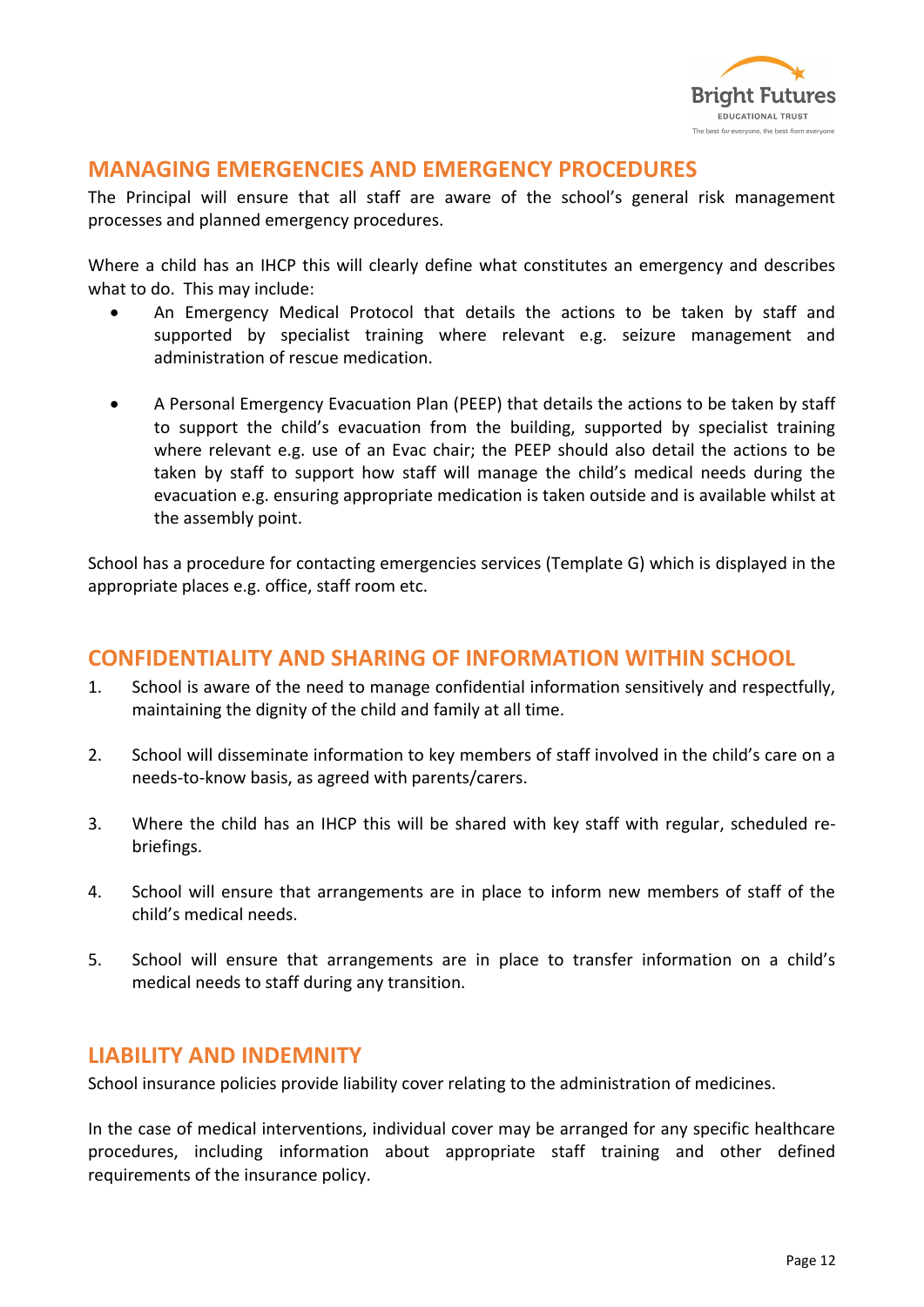

The expectation is that only appropriately trained and insured staff will be involved in supporting medical interventions.

# **COMPLAINTS PROCEDURE**

In the first instance parents/carers dissatisfied with the support provided should discuss their concerns directly with the Principal / SENCo.

If, for whatever reason, this does not resolve the issue then a formal complaint can be made in in accordance with the Trust's Complaints Policy.

# **UNACCEPTABLE PRACTICE**

Bright Futures considers that the following constitute unacceptable practice:

- Requiring parent/carers or otherwise making them feel obliged to attend school to administer medicines / medical interventions or provide medical support to their child, including around toileting issues – no parent/carer should have to give up working because the school is failing to support their child's medical needs.
- Preventing children from participating, or creating unnecessary barriers to children participating in, any aspect of school life, including trips, e.g. by requiring parents/carers to accompany the child.
- Preventing children from easily accessing and administering their medicines as and where necessary.
- Assuming every child with the same condition requires the same treatment.
- Ignoring the views of the child and/or their parents/carers (although this may be challenged).
- Ignoring medical evidence or opinion (although this may be challenged).
- Sending children with medical conditions home frequently.
- Preventing children with medical conditions from staying at school for normal school activities, including lunch, unless this is specified in their IHCP.
- If the child becomes ill, sending them to the school office or medical room unaccompanied or with someone unsuitable.
- Penalising children for their attendance record if their absences are related to their medical condition e.g. hospital appointments.
- Preventing children from eating, drinking or taking toilet / other breaks whenever they need to in order to manage their medical condition effectively.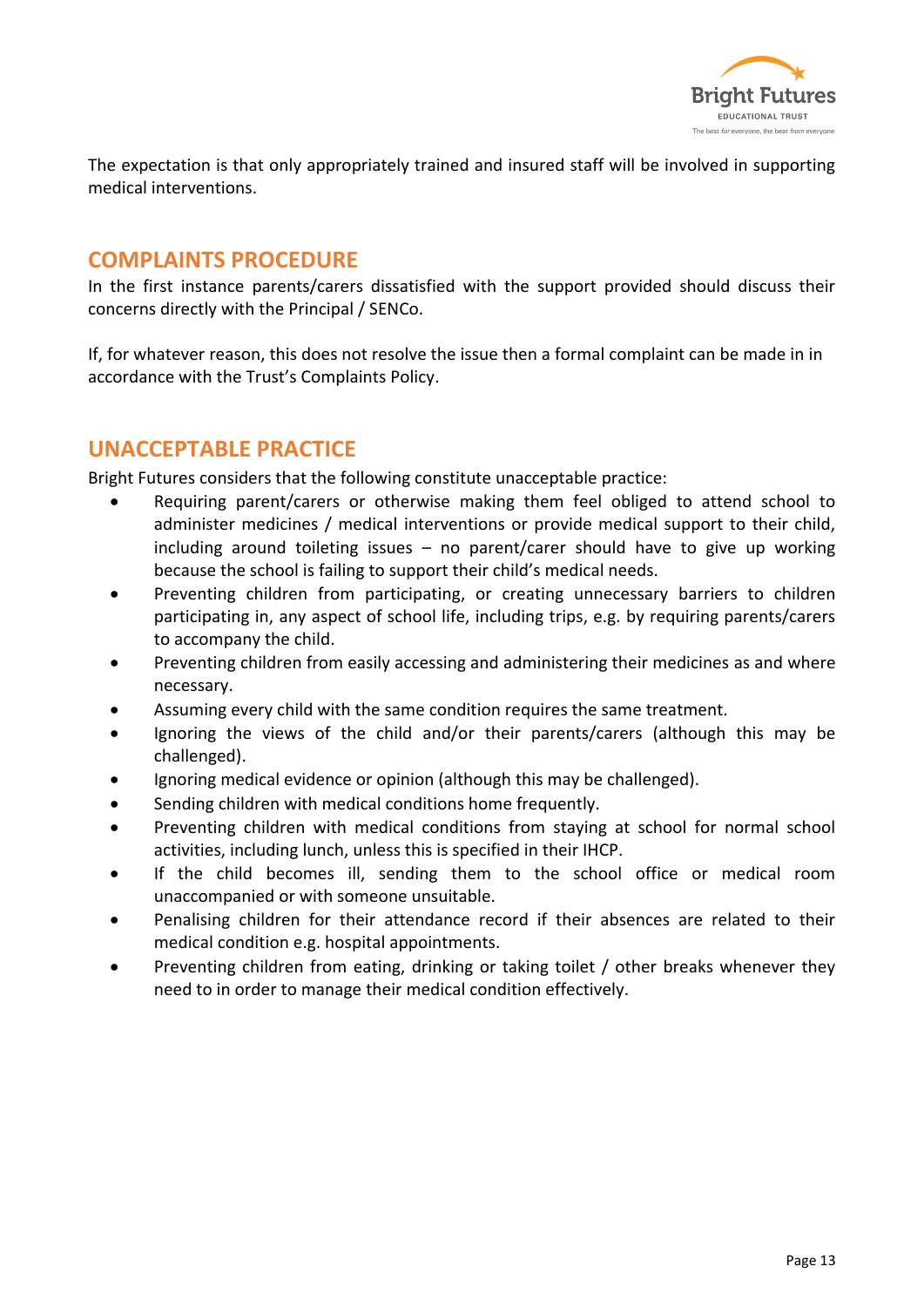## **SAMPLE PROCEDURE FOLLOWING NOTIFICATION OF A PUPIL'S MEDICAL NEEDS**

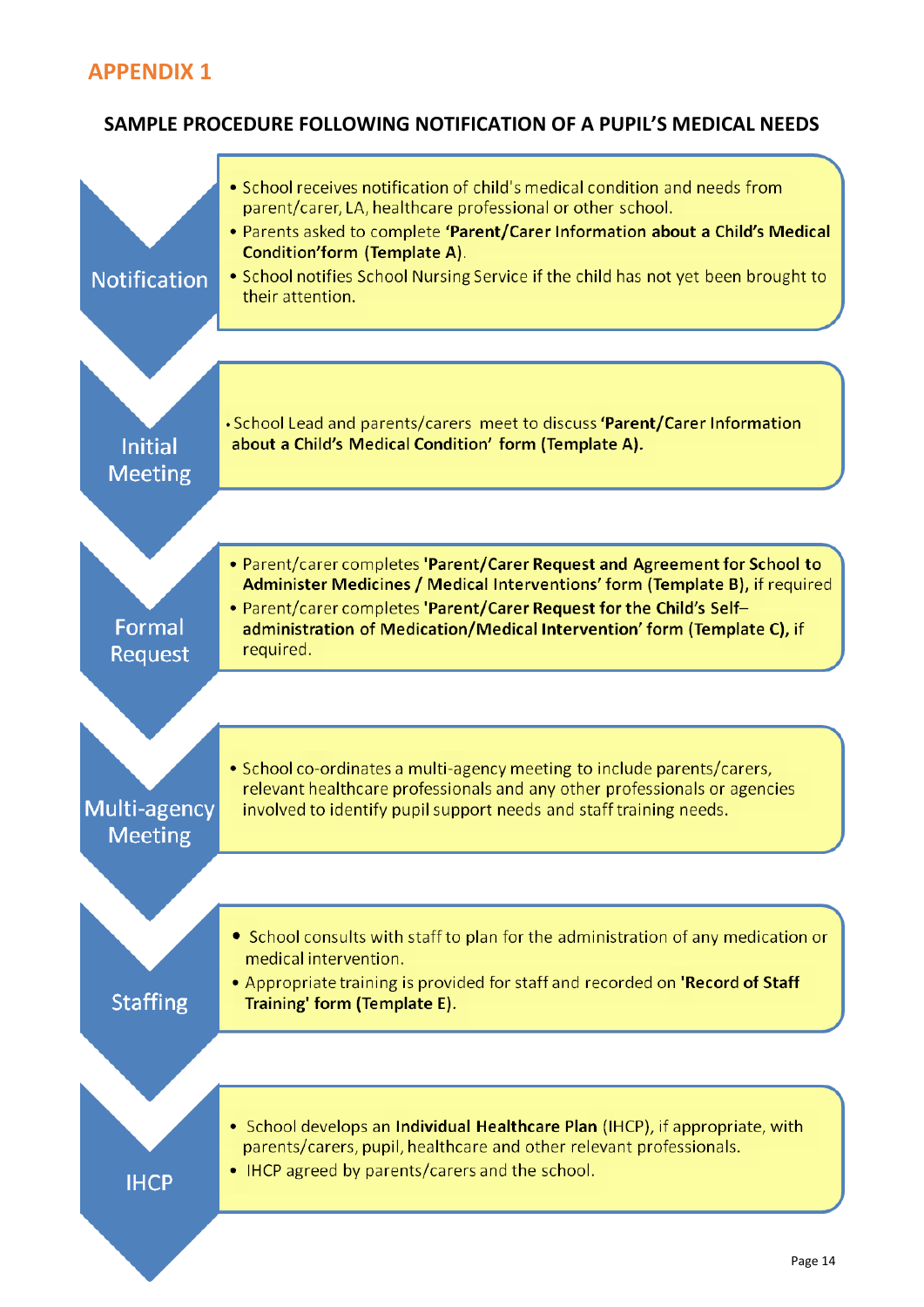



# **INDIVIDUAL HEALTH CARE PLANS (IHCP) FLOW CHART**

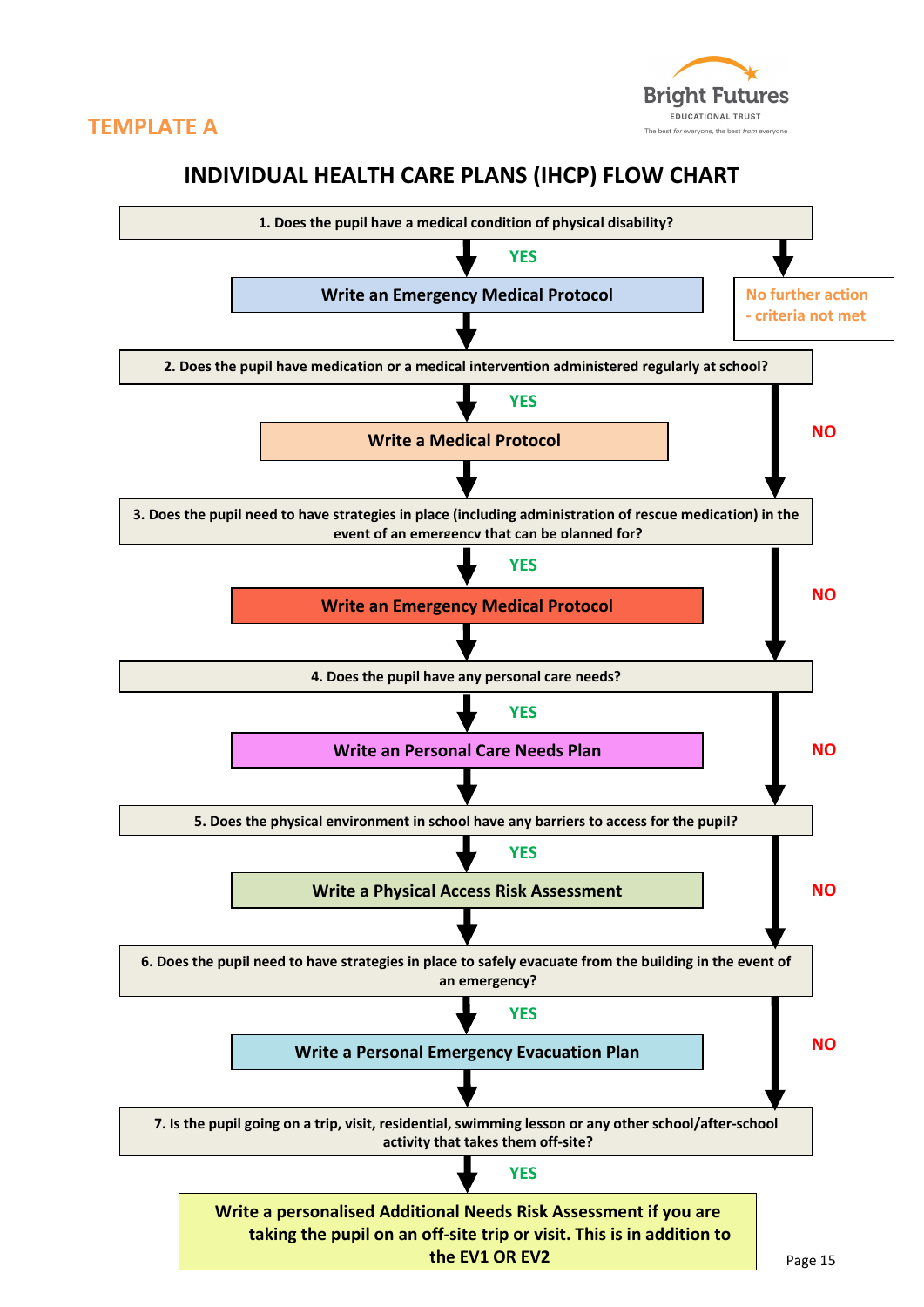# *Insert School Name*

# **Parent/Carer Information about a Child's Medical Condition**

| Date                 |  |
|----------------------|--|
| Child's Full Name    |  |
| Group / Class / Form |  |
| Date of Birth        |  |
| Child's Address      |  |
|                      |  |
|                      |  |
|                      |  |

|    | <b>Family Contact Information</b> |  |  |
|----|-----------------------------------|--|--|
| 1. | Name                              |  |  |
|    | Relationship to Child             |  |  |
|    | Phone No. (Work)                  |  |  |
|    | Phone No. (Home)                  |  |  |
|    | Phone No. (Mobile)                |  |  |
|    |                                   |  |  |
| 2. | Name                              |  |  |
|    | Relationship to Child             |  |  |
|    | Phone No. (Work)                  |  |  |
|    | Phone No. (Home)                  |  |  |
|    | Phone No. (Mobile)                |  |  |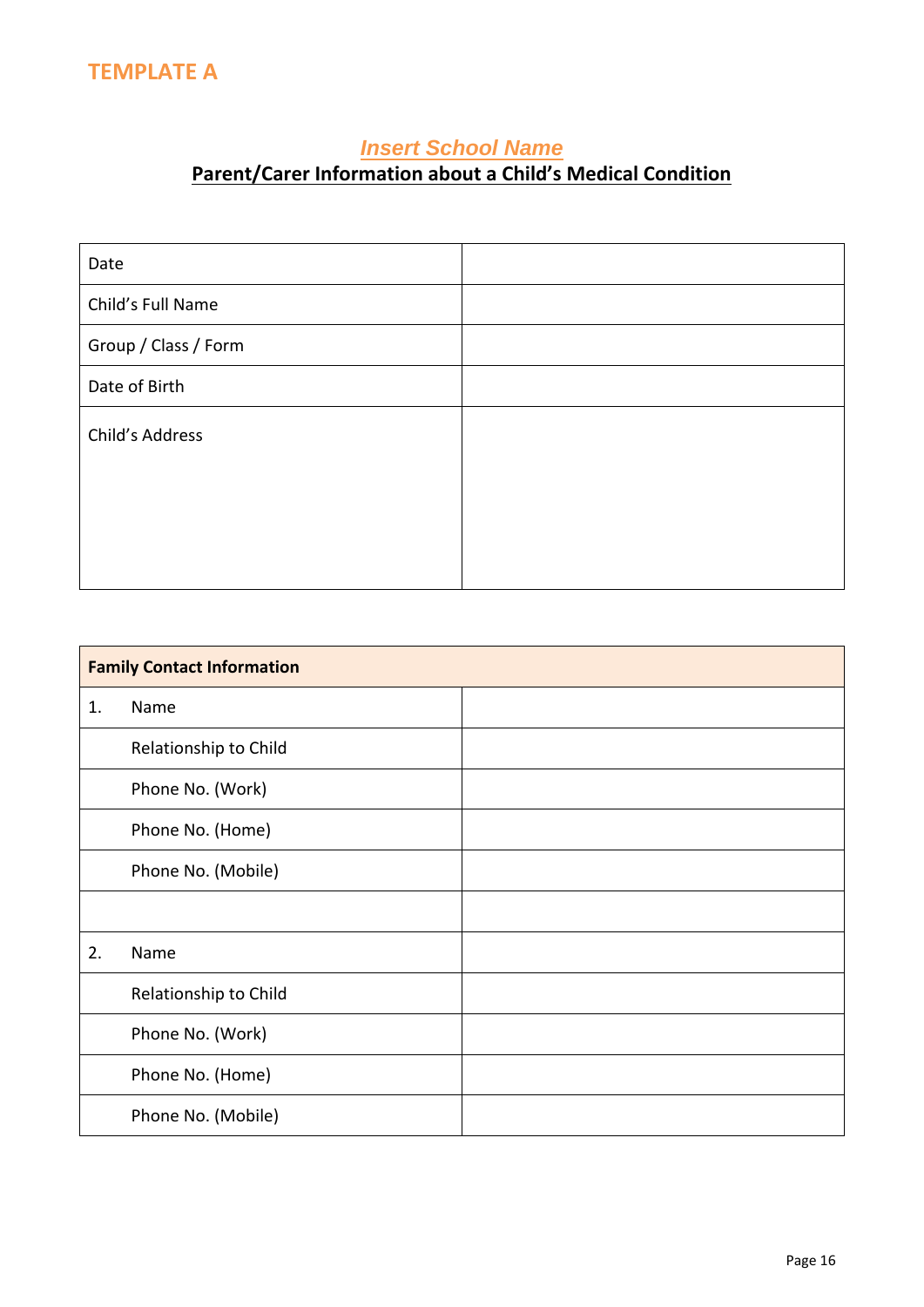



# **Healthcare Professional Contact Information**

|      | <b>GP (General Practitioner)</b>                                             |  |
|------|------------------------------------------------------------------------------|--|
| Name |                                                                              |  |
|      | Medical Practice / Health Centre                                             |  |
|      | Phone No.                                                                    |  |
|      |                                                                              |  |
|      | <b>Hospital / Clinic Consultant / Specialist Nurse</b>                       |  |
| 1.   | Name                                                                         |  |
|      | Position / Job                                                               |  |
|      | <b>Based</b> at                                                              |  |
|      | Phone No.                                                                    |  |
|      |                                                                              |  |
| 2.   | Name                                                                         |  |
|      | Position / Job                                                               |  |
|      | <b>Based</b> at                                                              |  |
|      | Phone No.                                                                    |  |
|      |                                                                              |  |
|      | Community Health e.g. Paediatrician, Physiotherapist, Occupational Therapist |  |
| 1.   | Name                                                                         |  |
|      | Position / Job                                                               |  |
|      | <b>Based</b> at                                                              |  |
|      | Phone No.                                                                    |  |
|      |                                                                              |  |
| 2.   | Name                                                                         |  |
|      | Position / Job                                                               |  |
|      | Based at                                                                     |  |
|      | Phone No.                                                                    |  |
|      |                                                                              |  |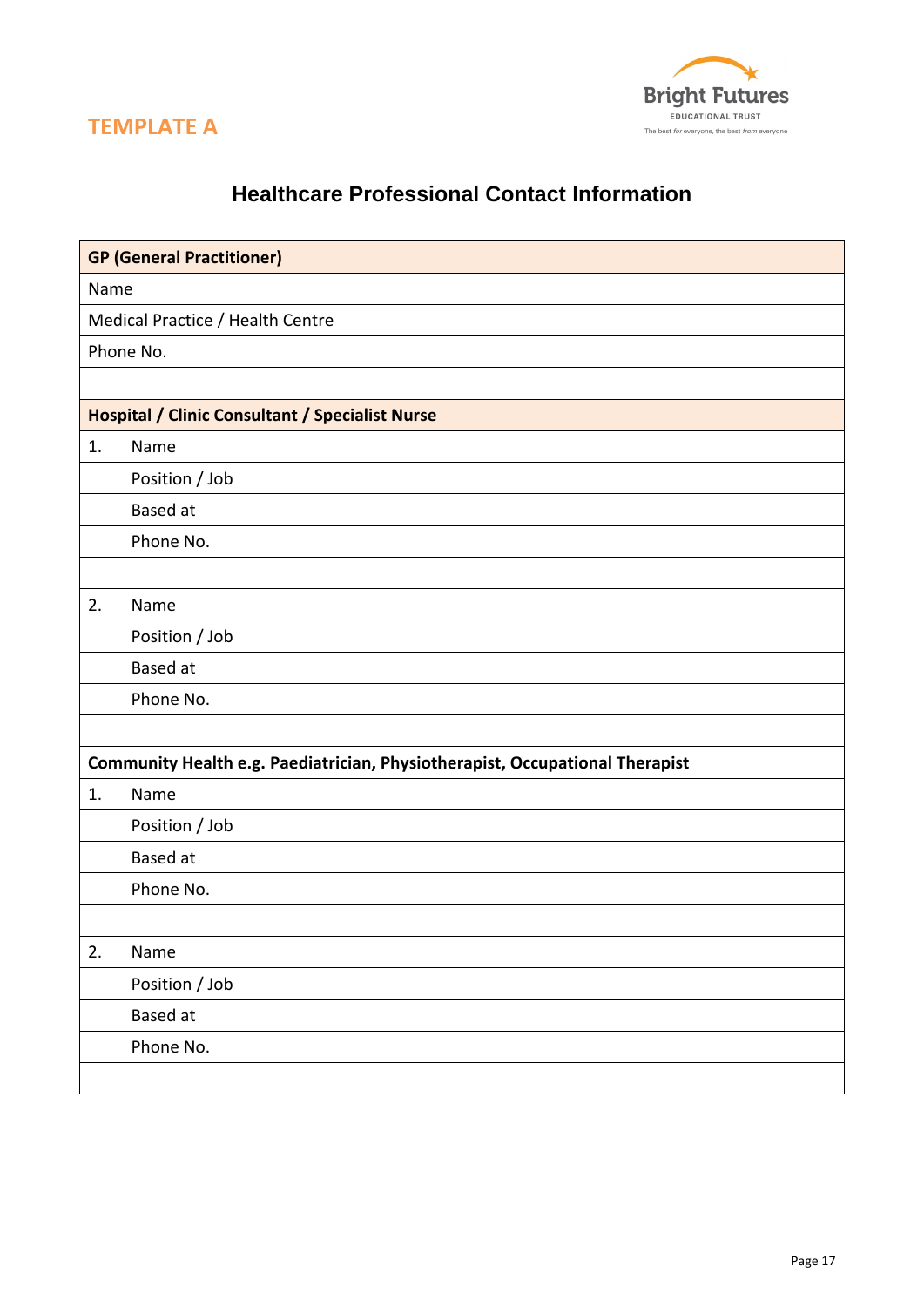



# **Child's Medical Information**

|    | <b>Diagnosis / Conditions</b>                                   |                                |           |
|----|-----------------------------------------------------------------|--------------------------------|-----------|
|    |                                                                 |                                |           |
|    |                                                                 |                                |           |
|    |                                                                 |                                |           |
|    |                                                                 |                                |           |
|    | <b>Regular Medicine</b>                                         |                                |           |
| 1. | Name                                                            |                                |           |
|    | <b>Time Administered</b>                                        |                                |           |
|    | Side Effects                                                    |                                |           |
|    | Contra-indications                                              |                                |           |
|    | Does the child require this medicine to be                      | (Please circle as appropriate) |           |
|    | administered regularly e.g. every day<br>during the school day? | Yes                            | <b>No</b> |
|    |                                                                 |                                |           |
|    |                                                                 |                                |           |
| 2. | Name                                                            |                                |           |
|    | <b>Time Administered</b>                                        |                                |           |
|    | Side Effects                                                    |                                |           |
|    | Contra-indications                                              |                                |           |
|    | Does the child require this medicine to be                      | (Please circle as appropriate) |           |
|    | administered regularly e.g. every day                           | Yes                            | <b>No</b> |
|    | during the school day?                                          |                                |           |
|    |                                                                 |                                |           |
|    | <b>Medicine Administered in a Medical Emergency</b>             |                                |           |
| 1. | Name                                                            |                                |           |
|    | <b>Time Administered</b>                                        |                                |           |
|    | Side Effects                                                    |                                |           |
|    | Contra-indications                                              |                                |           |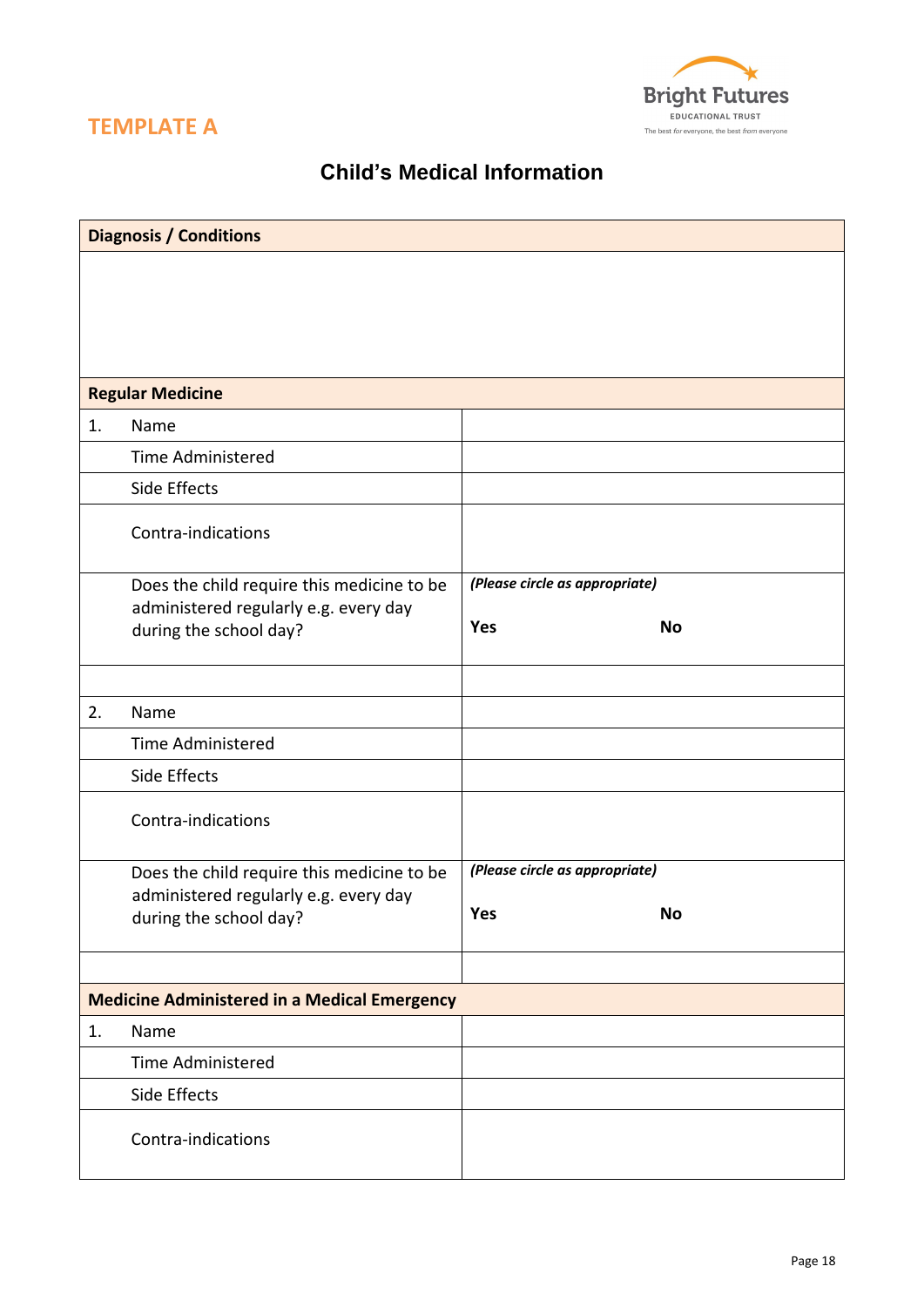

# **TEMPLATE A**

| Regular Medical Intervention e.g. Catheterisation, suction/tracheostomy care                                  |                                                    |  |
|---------------------------------------------------------------------------------------------------------------|----------------------------------------------------|--|
| Name of Intervention                                                                                          |                                                    |  |
| <b>Time Administered</b>                                                                                      |                                                    |  |
| <b>Equipment Used</b>                                                                                         |                                                    |  |
| Does the child require this medicine to be<br>administered regularly e.g. every day during the<br>school day? | (Please circle as appropriate)<br>Yes<br><b>No</b> |  |
| <b>Mobility - Movement and Walking</b>                                                                        |                                                    |  |
| <b>Walking Aids Used</b>                                                                                      |                                                    |  |
| <b>Support Needs</b>                                                                                          |                                                    |  |
| Physiotherapy Needs / Programmes                                                                              |                                                    |  |
|                                                                                                               |                                                    |  |
| <b>Personal Care</b>                                                                                          |                                                    |  |
| <b>Dressing Needs</b>                                                                                         |                                                    |  |
| Eating / Drinking Needs                                                                                       |                                                    |  |
| Bathroom / Toilet Needs                                                                                       |                                                    |  |
| Other Information                                                                                             |                                                    |  |
|                                                                                                               |                                                    |  |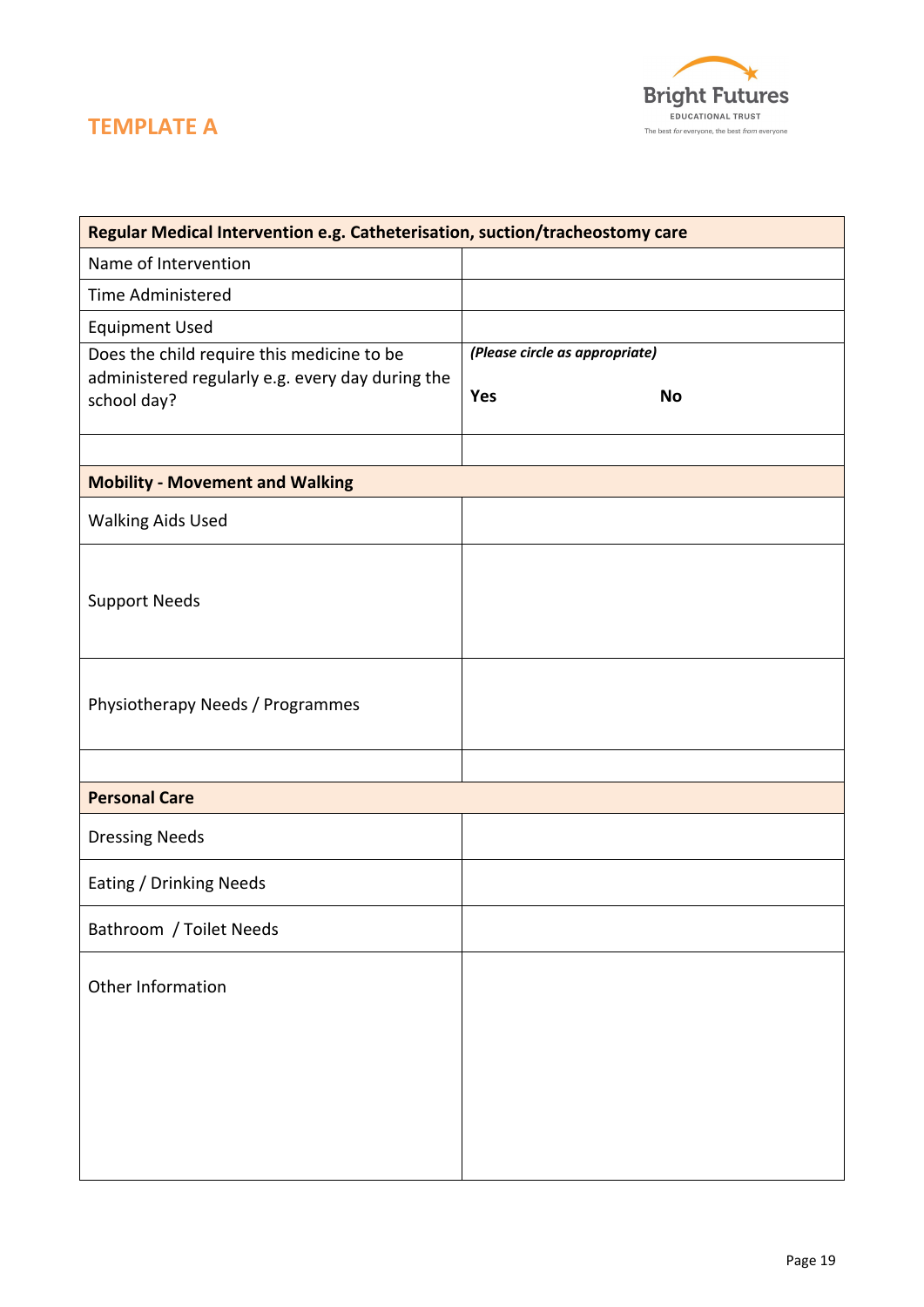



# **Parent / Carer Declaration and Signature**

I agree this is, to the best of my knowledge, up to date and accurate information about my child's current medical needs.

I agree to the school informing the School Nursing Service about my child's needs, if this service is not already aware.

\_\_\_\_\_\_\_\_\_\_\_\_\_\_\_\_\_\_\_\_\_\_\_\_\_\_\_\_\_\_\_\_\_\_\_\_\_\_\_\_\_\_\_\_\_\_\_\_\_\_\_\_\_\_\_\_\_\_\_\_\_\_\_\_\_\_\_\_\_\_\_\_

**I agree to inform school of any changes in medical needs or medication, immediately and in writing.**

Parent/ Carer's Full Name (Please print)

Signature \_\_\_\_\_\_\_\_\_\_\_\_\_\_\_\_\_\_\_\_\_\_\_\_\_\_\_\_\_\_\_\_\_\_\_\_\_\_\_\_\_\_\_\_\_\_\_\_\_\_\_\_\_\_\_\_\_

Date \_\_\_\_\_\_\_\_\_\_\_\_\_\_\_\_\_\_\_\_\_\_\_\_\_\_\_\_\_\_\_\_\_\_\_\_\_\_\_\_\_\_

| <b>School Use Only</b>           |                                                                         |
|----------------------------------|-------------------------------------------------------------------------|
| Date Received                    |                                                                         |
| Action(s)                        |                                                                         |
| <b>School Nursing</b><br>Service | Service aware Y / N<br>If no, date that School Nursing Service informed |
| Date Review Due                  |                                                                         |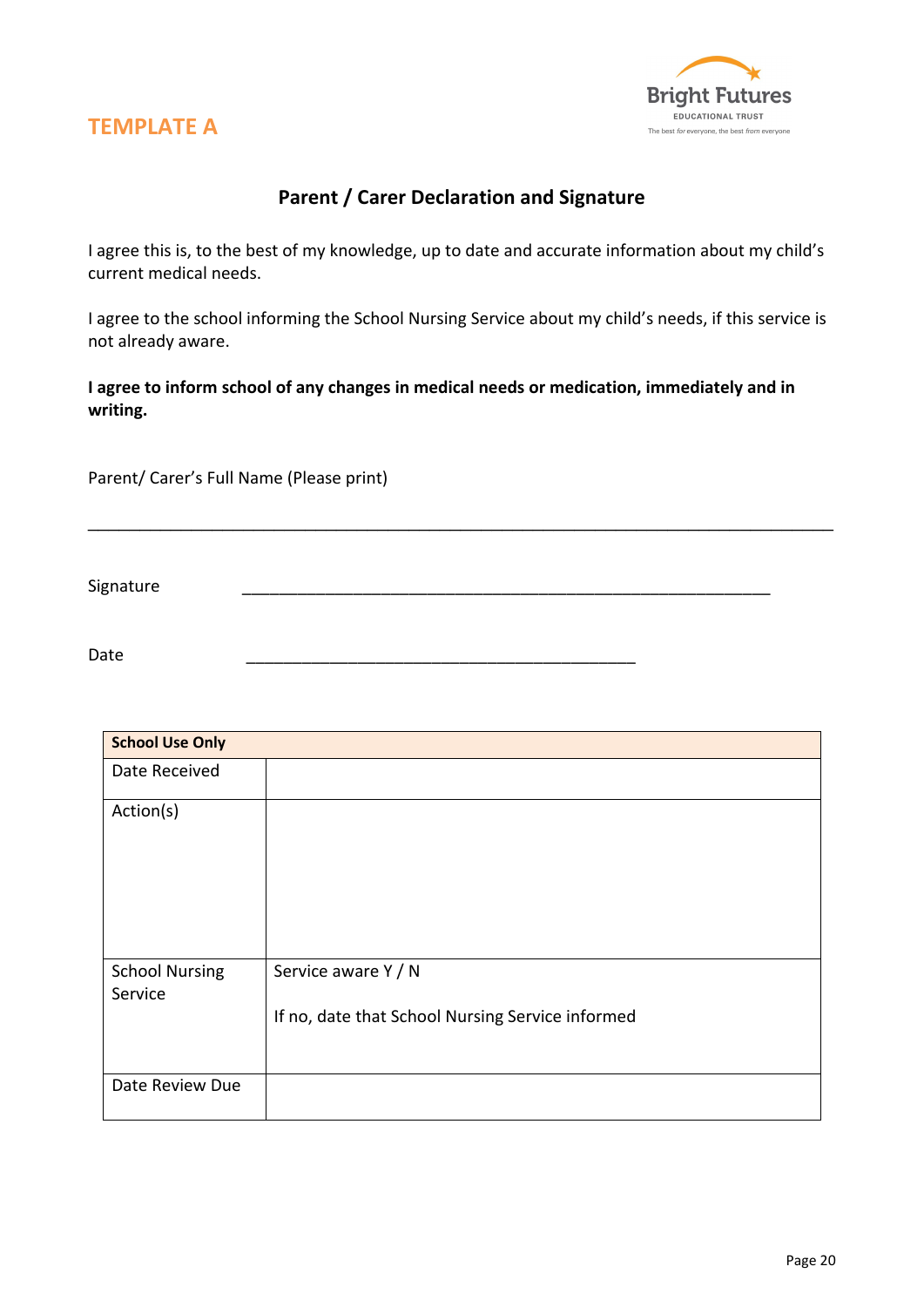



# **Parent/Carer Request and Agreement for School to Administer Medicine(s) / Medical Intervention(s)**

The school will not give your child medicine or carry out a medical intervention unless you complete this form to make a formal request to the Head Teacher / Principal. By signing this form you are also consenting to staff administering medicine or carrying out the medical intervention and sharing relevant information with staff, if the request is granted.

| Child's Full Name           |  |
|-----------------------------|--|
| Group / Class / Form        |  |
| Date of Birth               |  |
| <b>Medical Condition(s)</b> |  |
| Date                        |  |

|                                                                                                                                                                                             | <b>Medicine</b>                       |                                             |
|---------------------------------------------------------------------------------------------------------------------------------------------------------------------------------------------|---------------------------------------|---------------------------------------------|
| 1.                                                                                                                                                                                          | Name of Medicine                      |                                             |
|                                                                                                                                                                                             | Dosage                                |                                             |
|                                                                                                                                                                                             | <b>Method of Administration</b>       |                                             |
|                                                                                                                                                                                             | Timing(s)                             |                                             |
|                                                                                                                                                                                             | Side-Effects                          |                                             |
|                                                                                                                                                                                             | Other Information                     |                                             |
|                                                                                                                                                                                             | <b>Potential Emergency Situations</b> |                                             |
|                                                                                                                                                                                             | Self-Administration*                  | (Please circle as appropriate)<br>Yes<br>No |
| *If Self-Administration of medicine required then a separate form 'Parent/Carer Request for the Child's Self-<br>Administration of Medication/Medical Intervention' must also be completed. |                                       |                                             |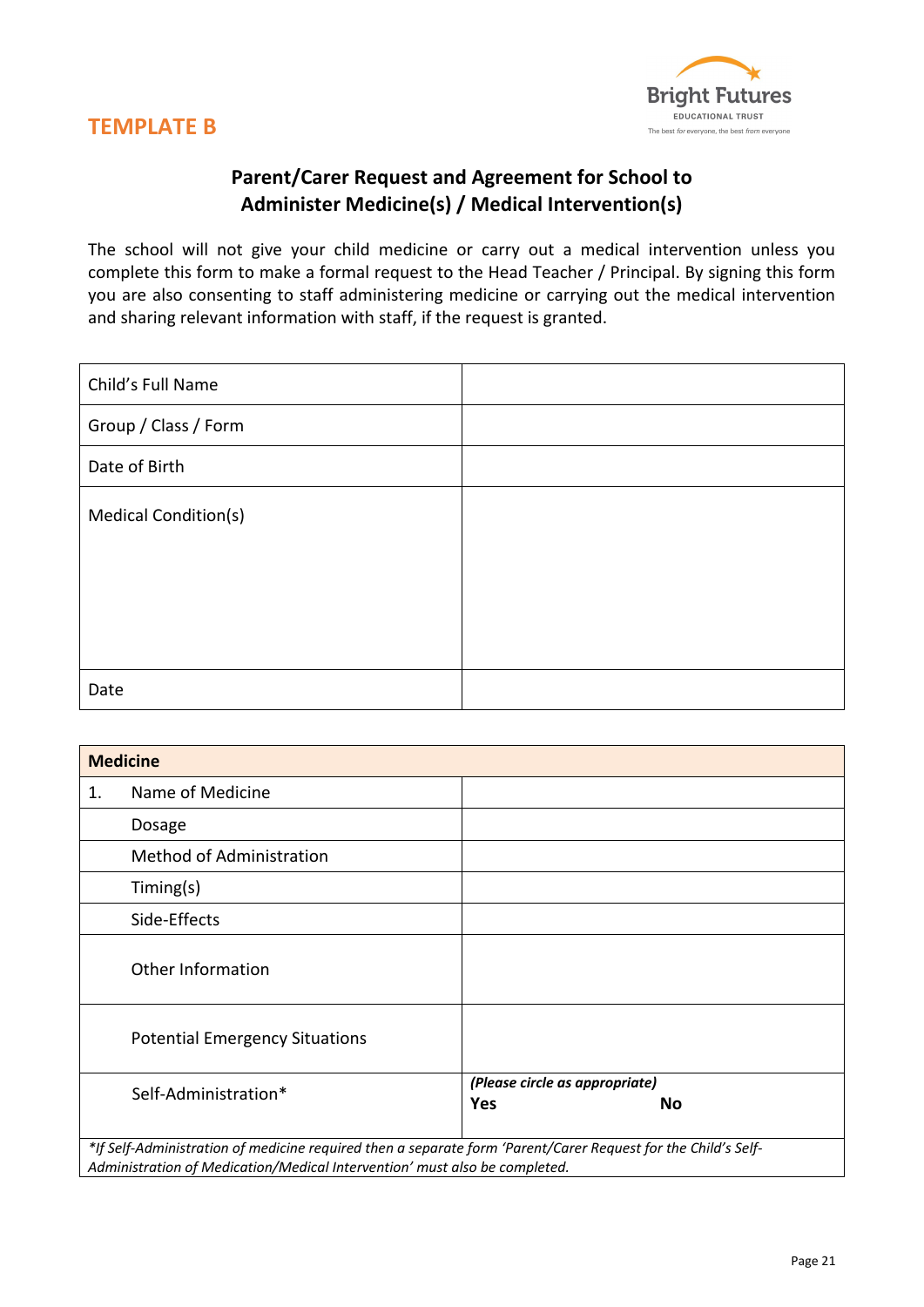

# **TEMPLATE B**

| <b>Medicine</b>                                                                                                                                                                             |                                                                            |                                                           |
|---------------------------------------------------------------------------------------------------------------------------------------------------------------------------------------------|----------------------------------------------------------------------------|-----------------------------------------------------------|
| 2.                                                                                                                                                                                          | Name of Medicine                                                           |                                                           |
|                                                                                                                                                                                             | Dosage                                                                     |                                                           |
|                                                                                                                                                                                             | <b>Method of Administration</b>                                            |                                                           |
|                                                                                                                                                                                             | Timing(s)                                                                  |                                                           |
|                                                                                                                                                                                             | Side-Effects                                                               |                                                           |
|                                                                                                                                                                                             | Other Information                                                          |                                                           |
|                                                                                                                                                                                             | <b>Potential Emergency Situations</b>                                      |                                                           |
|                                                                                                                                                                                             | Self-Administration*                                                       | (Please circle as appropriate)<br><b>Yes</b><br><b>No</b> |
| *If Self-Administration of medicine required then a separate form 'Parent/Carer Request for the Child's Self-<br>Administration of Medication/Medical Intervention' must also be completed. |                                                                            |                                                           |
|                                                                                                                                                                                             | <b>Medical Intervention e.g. Catheterisation, Tracheostomy care</b>        |                                                           |
|                                                                                                                                                                                             | Type of Intervention                                                       |                                                           |
|                                                                                                                                                                                             | Procedure                                                                  |                                                           |
|                                                                                                                                                                                             | Timing(s)                                                                  |                                                           |
|                                                                                                                                                                                             | Other Information                                                          |                                                           |
|                                                                                                                                                                                             | <b>Potential Emergency Situations</b>                                      |                                                           |
|                                                                                                                                                                                             | (Please circle as appropriate)<br><b>No</b><br>Yes<br>Self-Administration* |                                                           |
| *If Self-Administration of medicine required then a separate form 'Parent/Carer Request for the Child's Self-<br>Administration of Medication/Medical Intervention' must also be completed. |                                                                            |                                                           |
| <b>Parent / Carer Contact Details</b>                                                                                                                                                       |                                                                            |                                                           |
| Name                                                                                                                                                                                        |                                                                            |                                                           |
|                                                                                                                                                                                             | Relationship to Child                                                      |                                                           |
|                                                                                                                                                                                             | Daytime Contact No;                                                        |                                                           |
| Address                                                                                                                                                                                     |                                                                            |                                                           |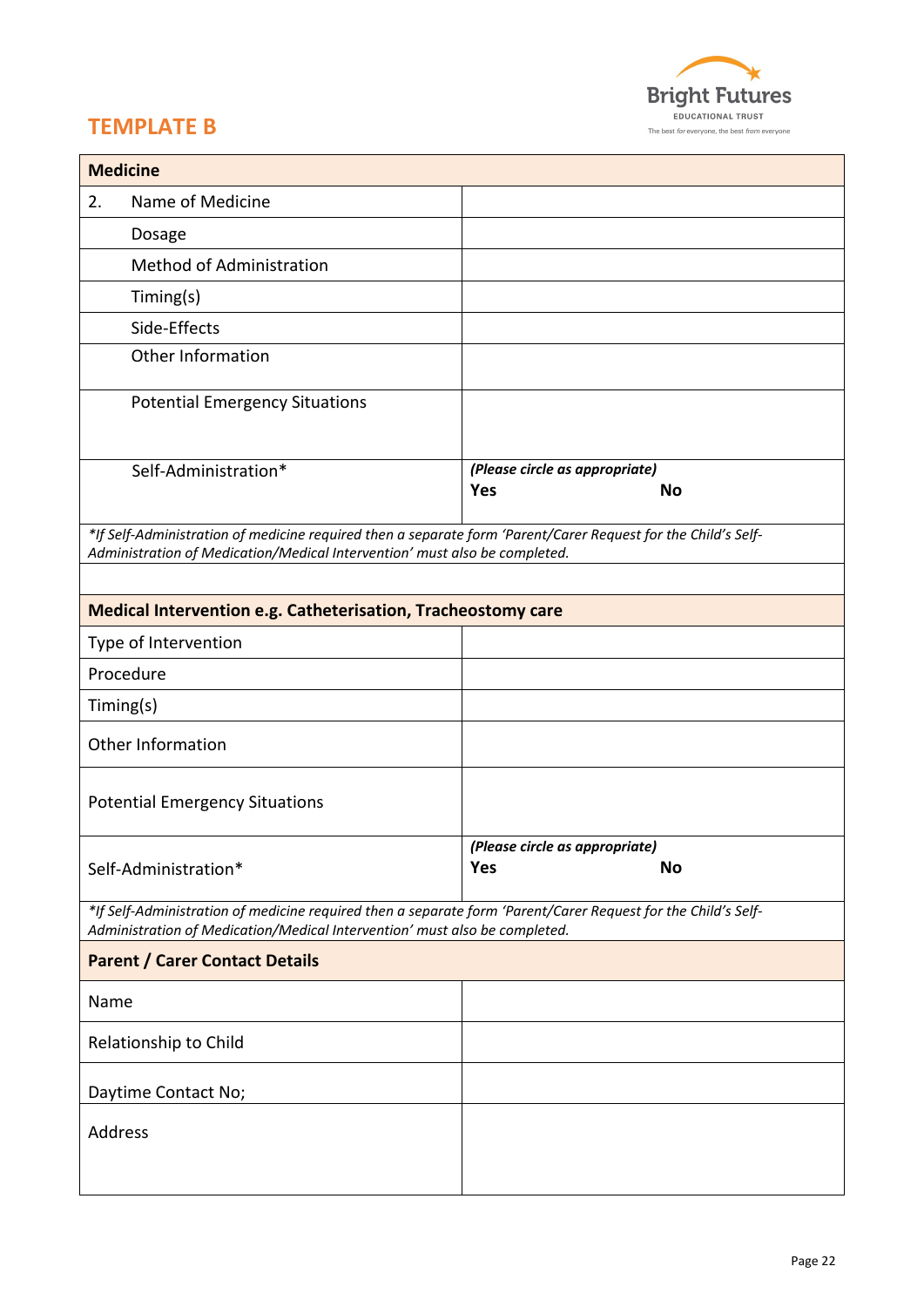

# **TEMPLATE B**

### **Parents/Carers Declaration and Signature**

The above information is, to the best of my knowledge, accurate at the time of writing.

If agreed by the Head Teacher / Principal, I give consent to school staff to administer medicine / medical intervention in accordance with the school policy and following specialist training, where appropriate.

**I will inform the school immediately, in writing, if there is any change in dosage or frequency of the medication, if the medicine is stopped or if there are any changes to the procedure for the delivery of a medical intervention.**

\_\_\_\_\_\_\_\_\_\_\_\_\_\_\_\_\_\_\_\_\_\_\_\_\_\_\_\_\_\_\_\_\_\_\_\_\_\_\_\_\_\_\_\_\_\_\_\_\_\_\_\_\_\_\_\_\_\_\_\_\_\_\_\_\_\_\_\_\_\_\_\_

Parent/ Carer's Full Name (Please print)

Signature \_\_\_\_\_\_\_\_\_\_\_\_\_\_\_\_\_\_\_\_\_\_\_\_\_\_\_\_\_\_\_\_\_\_\_\_\_\_\_\_\_\_\_\_\_\_\_\_\_\_\_\_\_\_\_\_\_

Date \_\_\_\_\_\_\_\_\_\_\_\_\_\_\_\_\_\_\_\_\_\_\_\_\_\_\_\_\_\_\_\_\_\_\_\_\_\_\_\_\_\_

| <b>School Use Only</b>                       |  |
|----------------------------------------------|--|
| Date Received                                |  |
| Action(s)                                    |  |
| Date Agreed by<br>Headteacher /<br>Principal |  |
| Date Review Due                              |  |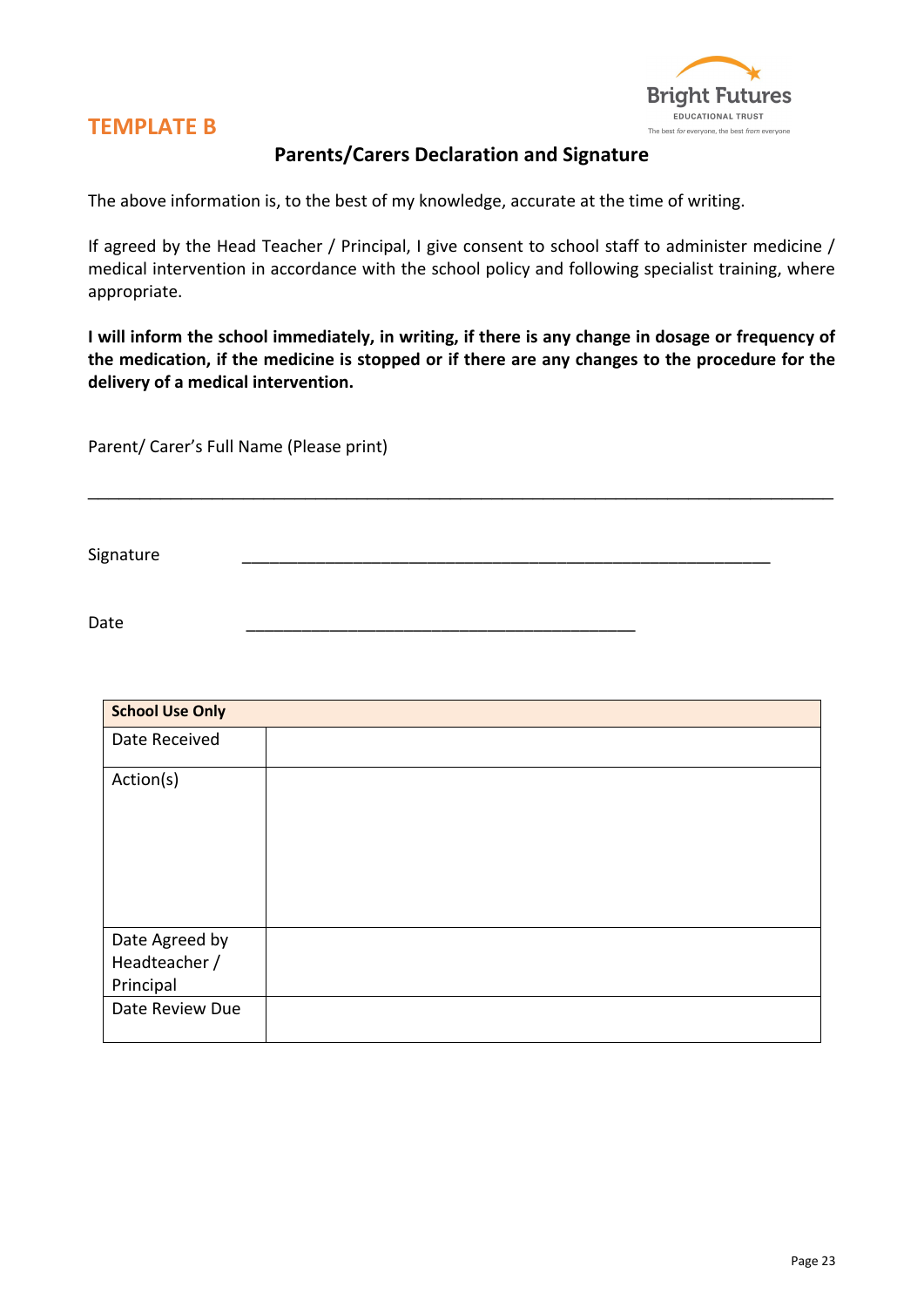



# **Parent/Carer Request for the Child's Self–Administration of Medication/Medical Intervention**

| <b>Child's Details</b>                  |  |  |  |  |  |
|-----------------------------------------|--|--|--|--|--|
| Child's Full Name                       |  |  |  |  |  |
| Group / Class / Form                    |  |  |  |  |  |
| Date of Birth                           |  |  |  |  |  |
|                                         |  |  |  |  |  |
| <b>Parent / Carer's Contact Details</b> |  |  |  |  |  |
| Parent / Carer Full Name                |  |  |  |  |  |
| Phone No. (Home)                        |  |  |  |  |  |
| Phone No. (Work)                        |  |  |  |  |  |
| Phone No. (Mobile)                      |  |  |  |  |  |
|                                         |  |  |  |  |  |
| <b>GP</b>                               |  |  |  |  |  |
| Name of GP                              |  |  |  |  |  |
| Medical Practice / Health Centre        |  |  |  |  |  |
| Phone No.                               |  |  |  |  |  |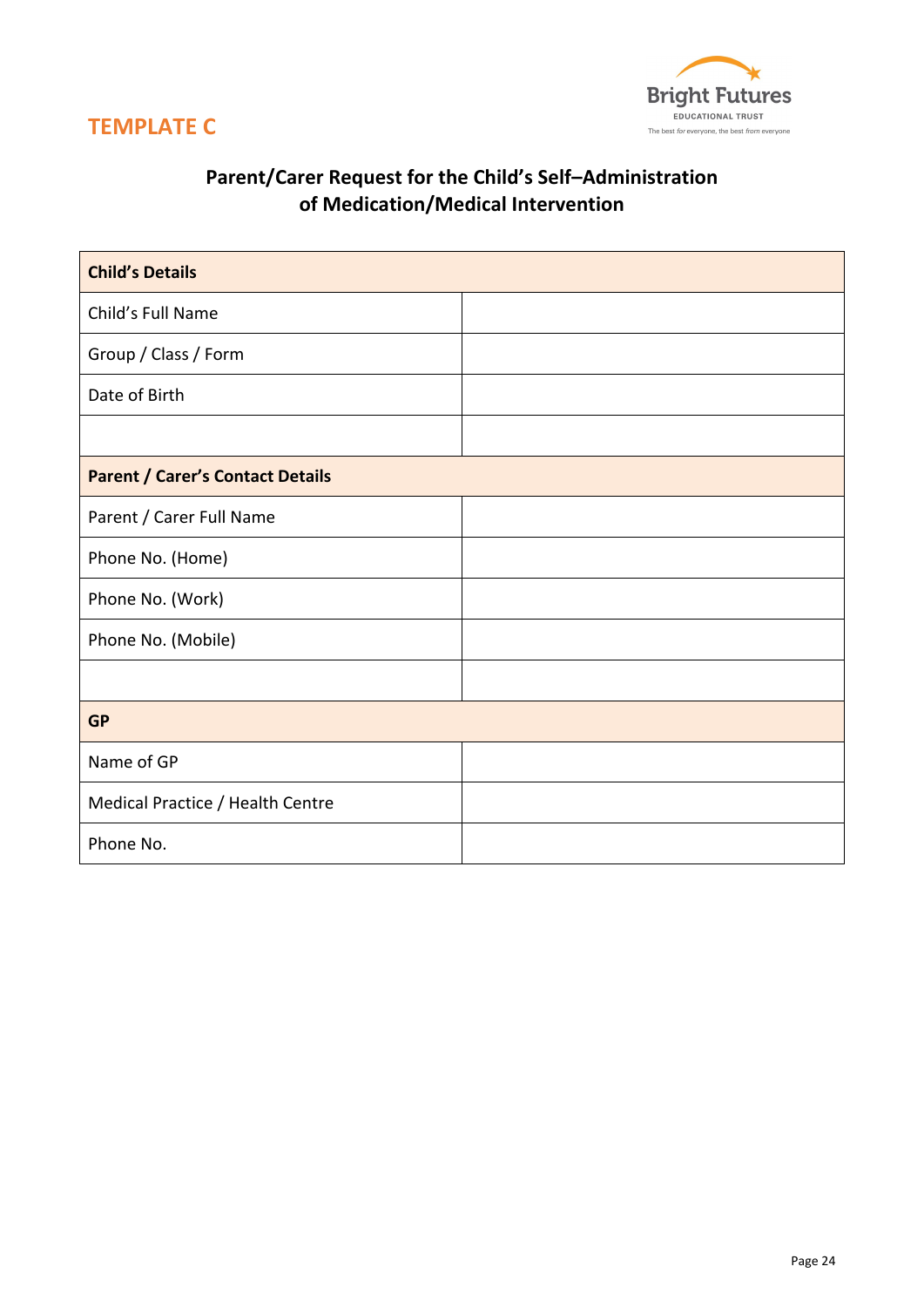



## **Parent/Carer Declaration and Signature**

I confirm that I have completed the Parent/Carer Request and Agreement for School to Administer Medicine(s) / Medical Intervention(s) (Template B) form.

I request and agree to the following medicine(s) or medical intervention(s) being self-administered in school by my child: (please add the names of the medicines or type of intervention)

| 1. |  |  |  |
|----|--|--|--|
|    |  |  |  |
| 2. |  |  |  |
|    |  |  |  |
|    |  |  |  |
| 3. |  |  |  |

I request and agree to: (please tick from the following)

the supervision of a member of staff

| My child carrying the stated medicine(s) independently and safely                                                                                           |
|-------------------------------------------------------------------------------------------------------------------------------------------------------------|
| School holding the stated medicine(s) safely for my child to collect and<br>administer independently                                                        |
| School holding the stated medicine(s) safely for my child to collect and<br>administer independently under the supervision of a member of staff             |
| My child carrying any equipment or resources required for the stated medical<br>intervention independently and safely                                       |
| School holding the equipment or resources required for the stated medical<br>intervention safely for my child to collect and administer independently       |
| School holding the equipment or resources required for the stated medical<br>intervention safely for my child to collect and administer independently under |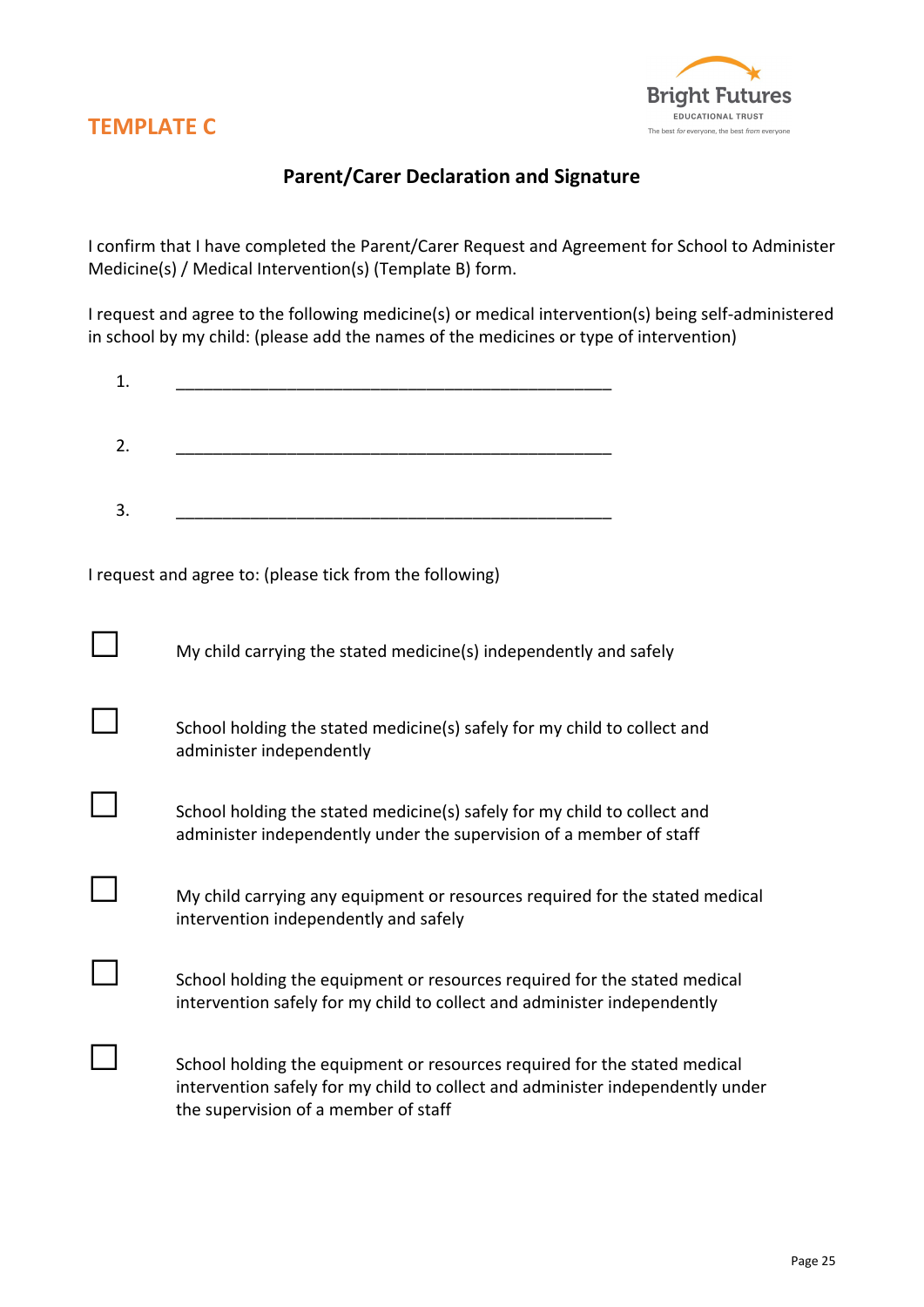



I undertake to ensure that the school has adequate supplies of stated medicines(s) or resources required to administer the stated medical intervention(s).

I undertake to ensure that stated medicine(s) or resources: are in the original container as dispensed by the pharmacy; have the pharmacy label stating the child's name, dosage and timing of administration; have not passed the expiry date; have details of storage instructions, if appropriate.

**I undertake to inform the school in writing if there are any changes to medicine(s) or medical intervention(s) e.g. change of dose, change of timings or frequency or if administration is stopped.**

\_\_\_\_\_\_\_\_\_\_\_\_\_\_\_\_\_\_\_\_\_\_\_\_\_\_\_\_\_\_\_\_\_\_\_\_\_\_\_\_\_\_\_\_\_\_\_\_\_\_\_\_\_\_\_\_\_\_\_\_\_\_\_\_\_\_\_\_\_\_\_\_

Parent/ Carer's Full Name (Please print)

Signature \_\_\_\_\_\_\_\_\_\_\_\_\_\_\_\_\_\_\_\_\_\_\_\_\_\_\_\_\_\_\_\_\_\_\_\_\_\_\_\_\_\_\_\_\_\_\_\_\_\_\_\_\_\_\_\_\_

Date \_\_\_\_\_\_\_\_\_\_\_\_\_\_\_\_\_\_\_\_\_\_\_\_\_\_\_\_\_\_\_\_\_\_\_\_\_\_\_\_\_\_

| <b>School Use Only</b> |  |  |  |  |  |  |
|------------------------|--|--|--|--|--|--|
| Date Received          |  |  |  |  |  |  |
| Action(s)              |  |  |  |  |  |  |
| Date Review Due        |  |  |  |  |  |  |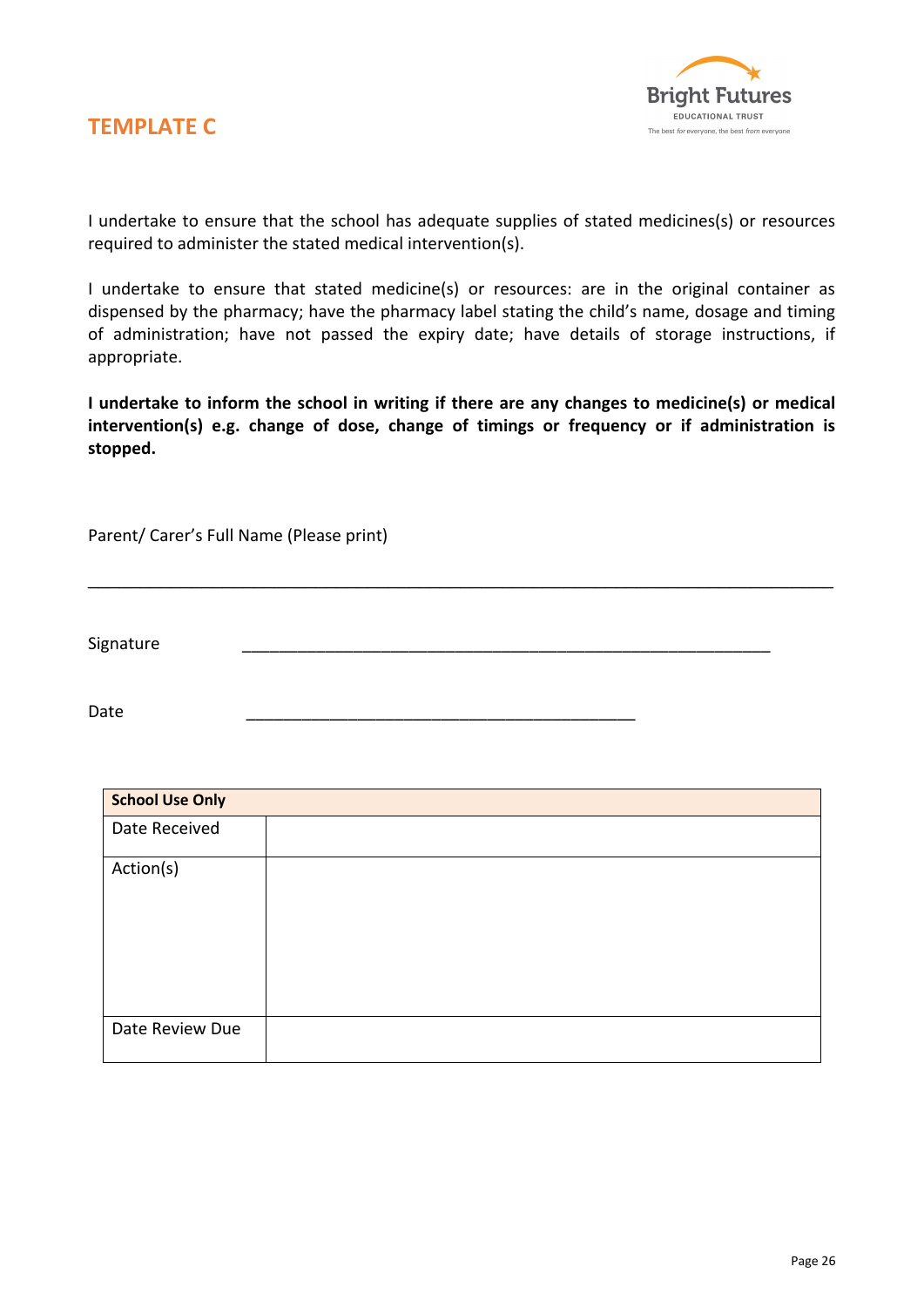

# **TEMPLATE D**

# **Record of Administration of Medicines/Medical Intervention to an Individual Child e.g. under an IHCP**

| Child's Name                     |                                                      |                                          |             | Date of Birth                                | Group / Class / Form ___________                                      |                  |  |
|----------------------------------|------------------------------------------------------|------------------------------------------|-------------|----------------------------------------------|-----------------------------------------------------------------------|------------------|--|
| Date of<br><b>Administration</b> | <b>Name of Medicine</b><br>/ Medical<br>Intervention | <b>Dose Given</b><br>(if<br>appropriate) | <b>Time</b> | Observations e.g. side effects,<br>reactions | <b>Name of Staff</b><br><b>Administrating /</b><br><b>Supervising</b> | <b>Signature</b> |  |
|                                  |                                                      |                                          |             |                                              |                                                                       |                  |  |
|                                  |                                                      |                                          |             |                                              |                                                                       |                  |  |
|                                  |                                                      |                                          |             |                                              |                                                                       |                  |  |
|                                  |                                                      |                                          |             |                                              |                                                                       |                  |  |
|                                  |                                                      |                                          |             |                                              |                                                                       |                  |  |
|                                  |                                                      |                                          |             |                                              |                                                                       |                  |  |
|                                  |                                                      |                                          |             |                                              |                                                                       |                  |  |
|                                  |                                                      |                                          |             |                                              |                                                                       |                  |  |
|                                  |                                                      |                                          |             |                                              |                                                                       |                  |  |
|                                  |                                                      |                                          |             |                                              |                                                                       |                  |  |
|                                  |                                                      |                                          |             |                                              |                                                                       |                  |  |
|                                  |                                                      |                                          |             |                                              |                                                                       |                  |  |
|                                  |                                                      |                                          |             |                                              |                                                                       |                  |  |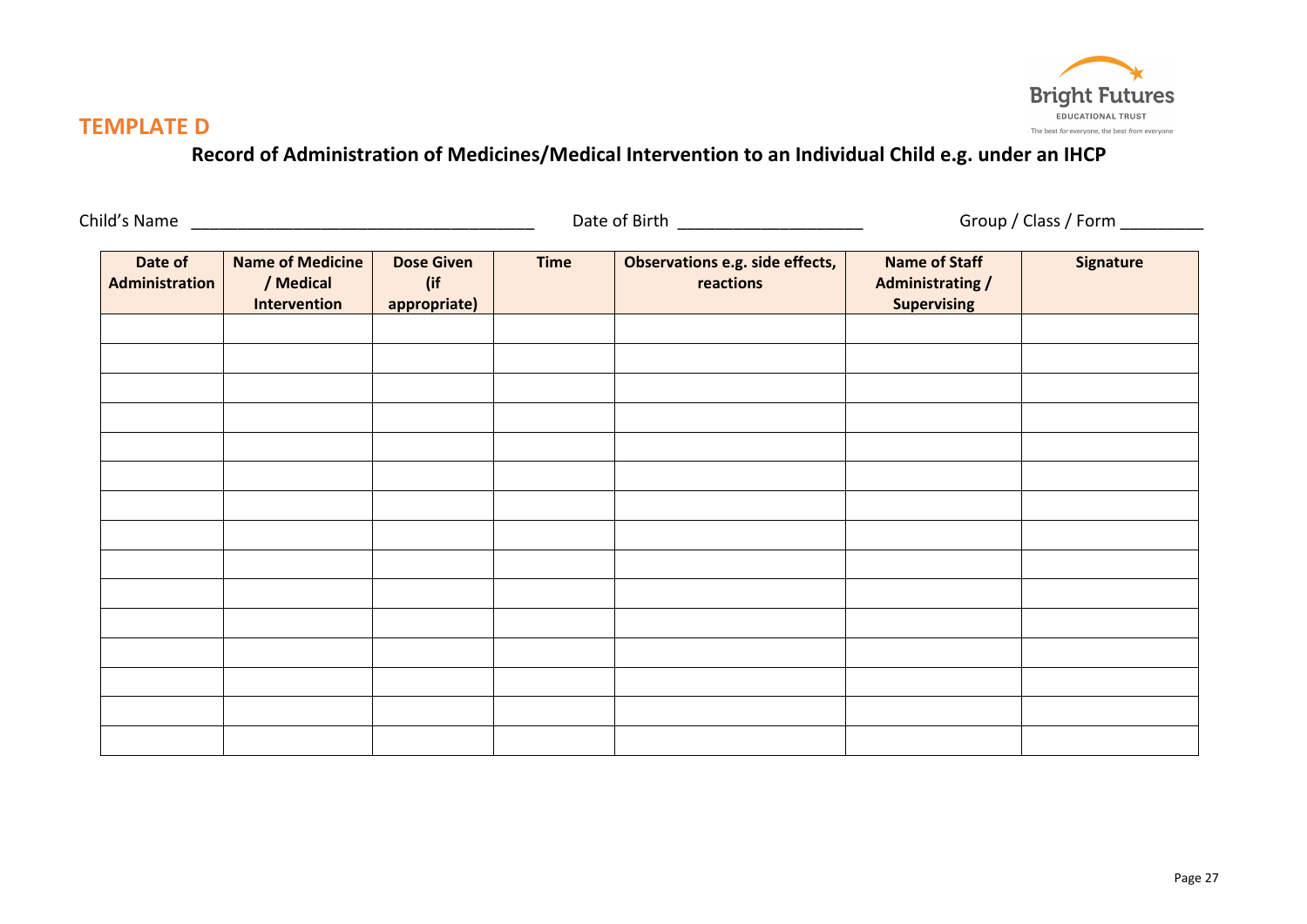

# **TEMPLATE E**

# **Record of Administration of Medicine(s) to Children without an IHCP**

|             |                      | Date of Birth ________________________ |                         |                   |             |                                                 | Group / Class / Form _________ |                  |
|-------------|----------------------|----------------------------------------|-------------------------|-------------------|-------------|-------------------------------------------------|--------------------------------|------------------|
| <b>Date</b> | <b>Name of Child</b> | Group /<br><b>Class / Form</b>         | <b>Name of Medicine</b> | <b>Dose Given</b> | <b>Time</b> | Observations e.g.<br>side effects,<br>reactions | <b>Name of Staff</b>           | <b>Signature</b> |
|             |                      |                                        |                         |                   |             |                                                 |                                |                  |
|             |                      |                                        |                         |                   |             |                                                 |                                |                  |
|             |                      |                                        |                         |                   |             |                                                 |                                |                  |
|             |                      |                                        |                         |                   |             |                                                 |                                |                  |
|             |                      |                                        |                         |                   |             |                                                 |                                |                  |
|             |                      |                                        |                         |                   |             |                                                 |                                |                  |
|             |                      |                                        |                         |                   |             |                                                 |                                |                  |
|             |                      |                                        |                         |                   |             |                                                 |                                |                  |
|             |                      |                                        |                         |                   |             |                                                 |                                |                  |
|             |                      |                                        |                         |                   |             |                                                 |                                |                  |
|             |                      |                                        |                         |                   |             |                                                 |                                |                  |
|             |                      |                                        |                         |                   |             |                                                 |                                |                  |
|             |                      |                                        |                         |                   |             |                                                 |                                |                  |
|             |                      |                                        |                         |                   |             |                                                 |                                |                  |
|             |                      |                                        |                         |                   |             |                                                 |                                |                  |
|             |                      |                                        |                         |                   |             |                                                 |                                |                  |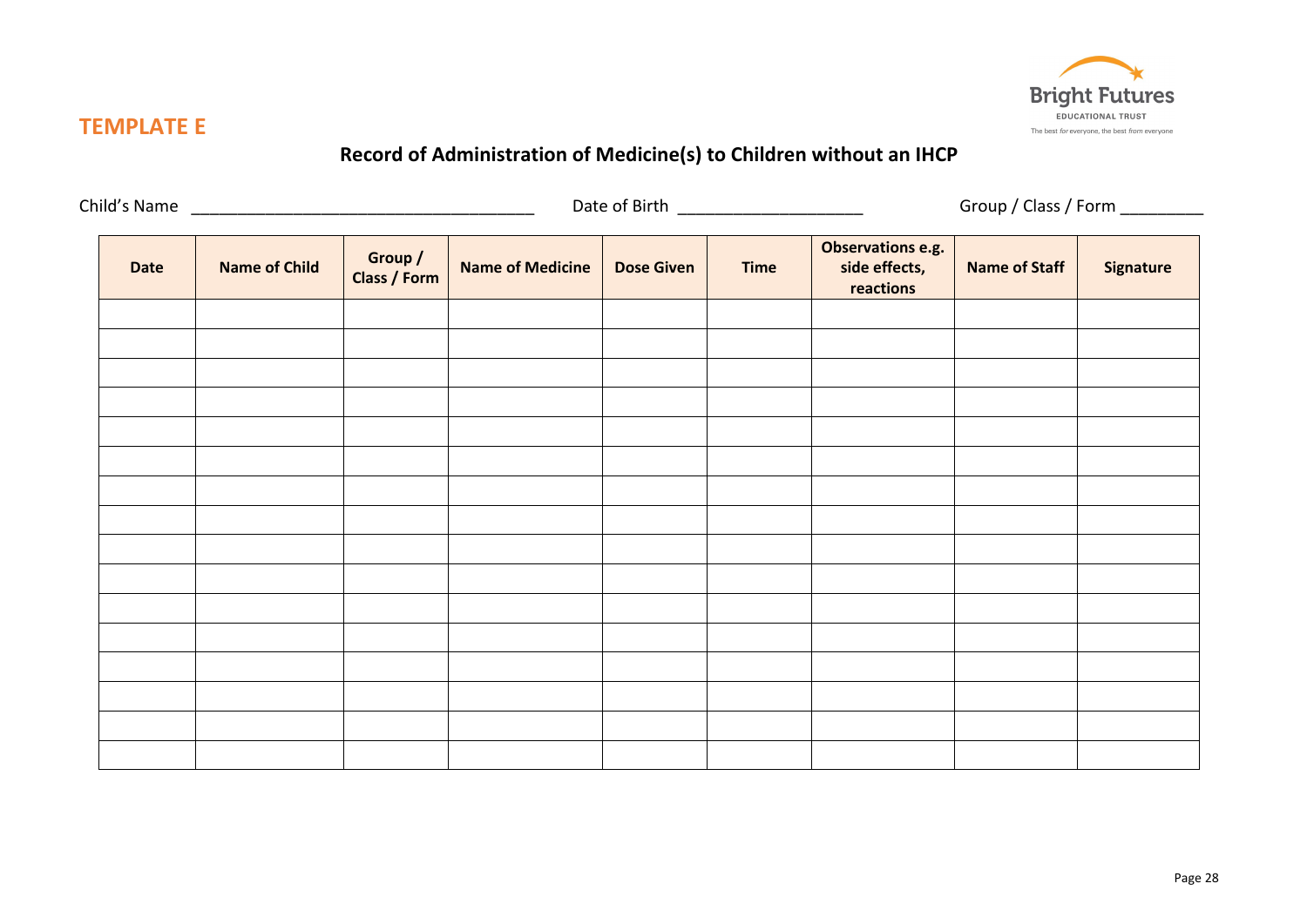

# **TEMPLATE F**

# **Record of Staff Training**

| Name of Staff Member             |  |
|----------------------------------|--|
| <b>Type of Training Received</b> |  |
| Date Training Completed          |  |
| <b>Training Provider</b>         |  |
| Name of Trainer                  |  |
| Profession and Title             |  |

## **Trainer Declaration**

| has received the training detailed above.                                                                          |  |
|--------------------------------------------------------------------------------------------------------------------|--|
| I recommend this is updated annually / every two years / other ________________<br>(please delete as appropriate). |  |
| Trainer's Signature                                                                                                |  |
| Date                                                                                                               |  |
| <b>Member of Staff Declaration</b>                                                                                 |  |
| I confirm that I have received the training detailed above.                                                        |  |
| <b>Staff Signature</b>                                                                                             |  |
| Date                                                                                                               |  |
|                                                                                                                    |  |
| <b>School Use Only</b>                                                                                             |  |
| Date Review Due                                                                                                    |  |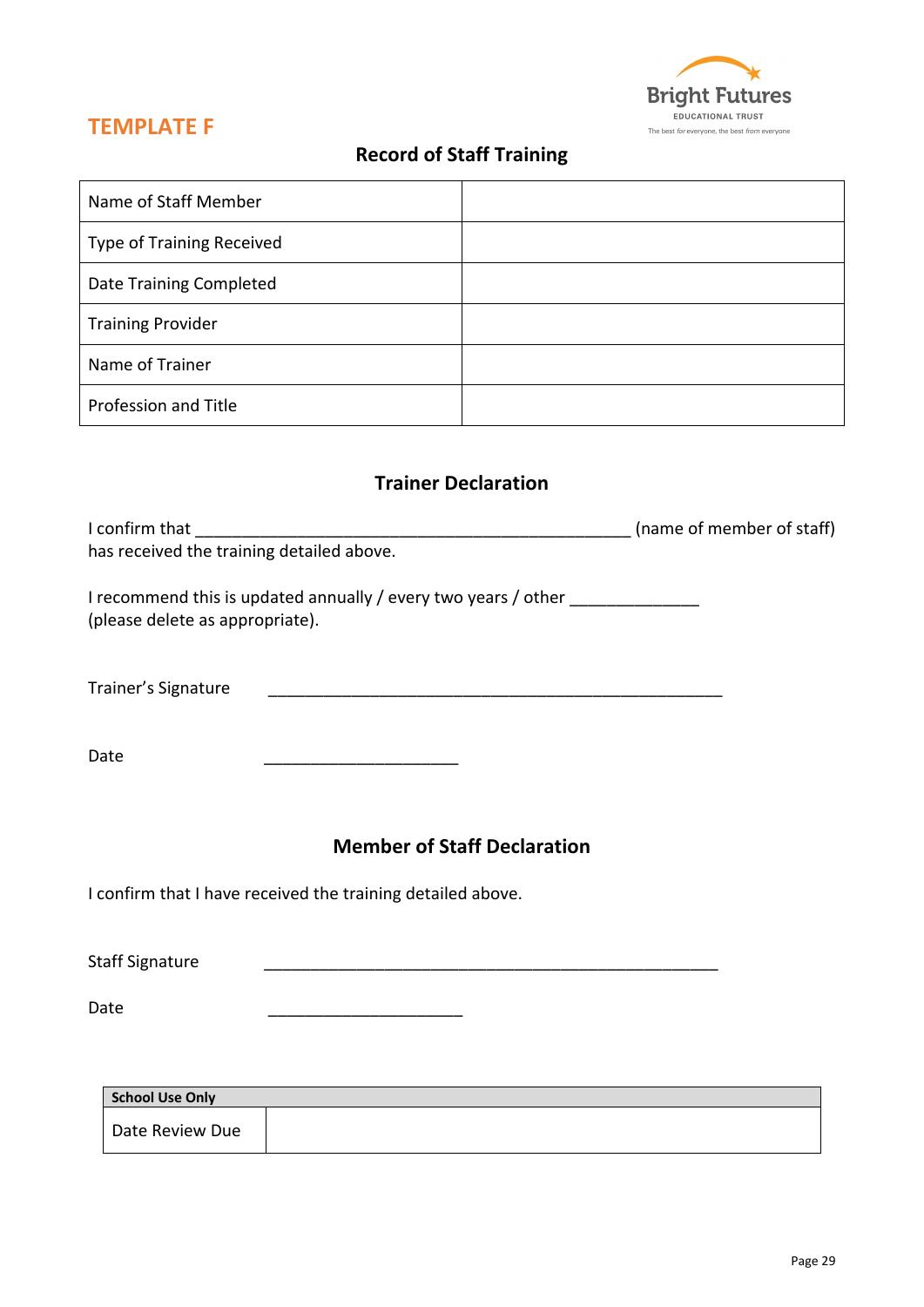



# **Procedure for Contacting Emergencies Services**

### **Requesting an Ambulance**

**Dial 999**

**Speak clearly and slowly.**

## **Be ready to repeat information if asked.**

You will be asked for three key pieces of information:

- 1. Your **telephone** number
- 2. The **location** you want the ambulance to be sent to
- 3. The **reason** for the call

| 1. | School's Telephone Number is:                                                                                                                     |                                                                                |  |  |  |  |
|----|---------------------------------------------------------------------------------------------------------------------------------------------------|--------------------------------------------------------------------------------|--|--|--|--|
| 2. | <b>School Name</b>                                                                                                                                |                                                                                |  |  |  |  |
|    | <b>School Address</b>                                                                                                                             |                                                                                |  |  |  |  |
|    | School Postcode for SATNAV                                                                                                                        |                                                                                |  |  |  |  |
|    | <b>Best Entrance to School Site</b>                                                                                                               |                                                                                |  |  |  |  |
|    | Exact Location of the Patient within the<br>School                                                                                                |                                                                                |  |  |  |  |
|    | <b>THE PATIENT</b>                                                                                                                                | STATE THE AMBULANCE WILL BE MET BY A MEMBER OF STAFF WHO WILL TAKE THE CREW TO |  |  |  |  |
| 3. | Name of Child                                                                                                                                     |                                                                                |  |  |  |  |
|    | Age of Child                                                                                                                                      |                                                                                |  |  |  |  |
|    | Description of Child's Symptoms                                                                                                                   |                                                                                |  |  |  |  |
|    | Inform if Underlying Medical Condition                                                                                                            |                                                                                |  |  |  |  |
|    | Inform if any emergency rescue medication has been administered e.g. Midazolam -<br>epilepsy, epipen - allergies, glucose - diabetes              |                                                                                |  |  |  |  |
|    | Inform if any emergency procedures have been carried out e.g. suction/trache tube<br>replacement - tracheostomy, button replacement - gastro feed |                                                                                |  |  |  |  |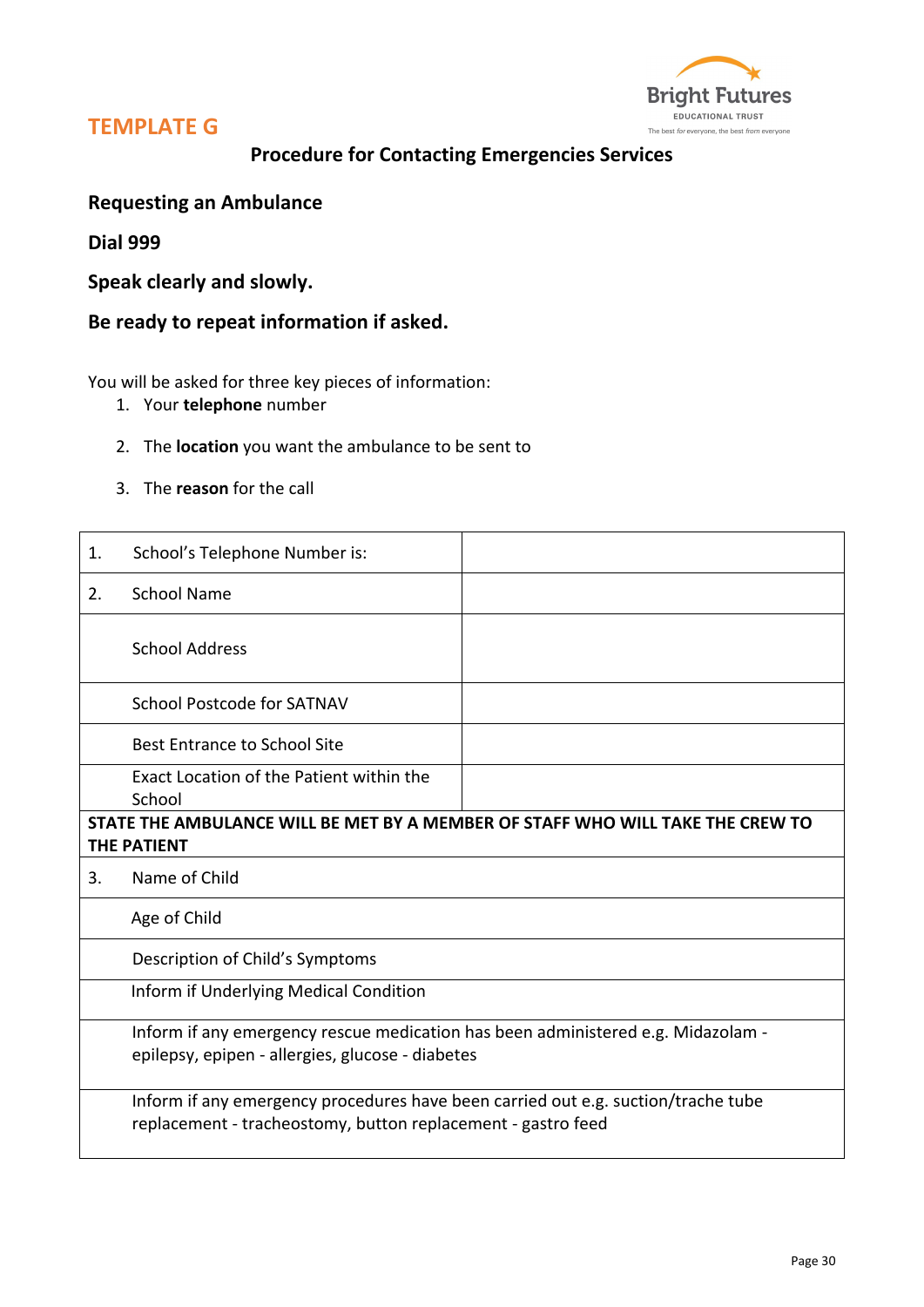



## **On Arrival of the Ambulance**

- Member of staff to meet crew and escort crew to the patient.
- Member of staff to pass over empty packaging of any rescue medication administered, if appropriate.
- In the case of a child with complex needs, member of staff to pass over the child's IHCP or summary letter stating child's medical condition and medication.
- Member of staff to travel in the ambulance with the patient.